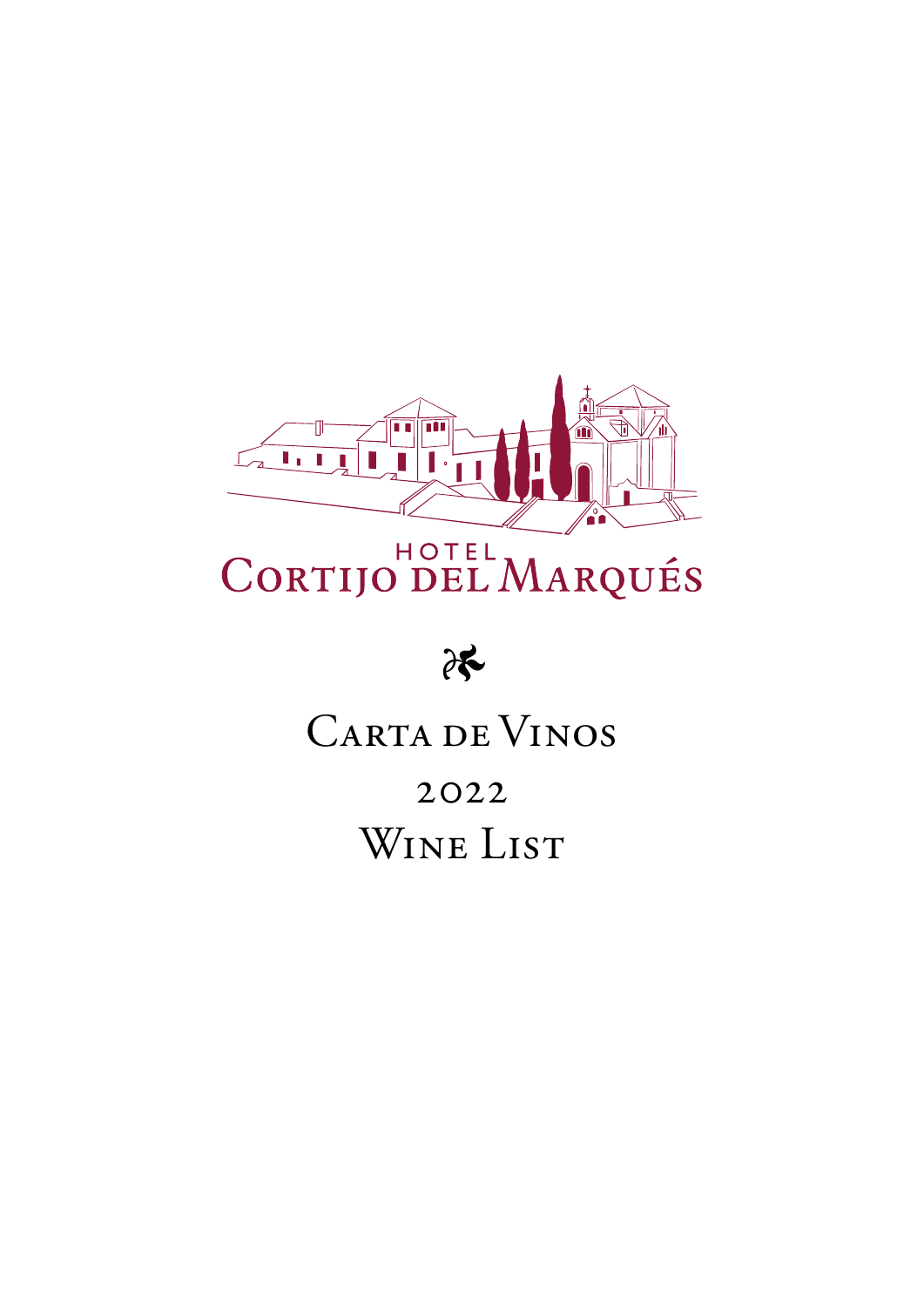Índice *Contents*

| <b>Nuestros Favoritos</b><br>Our Favourites | $\mathbf I$    |
|---------------------------------------------|----------------|
| Por Copa<br>By the Glass                    | $\mathbf{2}$   |
| Espumoso<br>Sparkling                       | $\mathfrak{Z}$ |
| <b>Blanco Español</b><br>Spanish White      | $\overline{A}$ |
| <b>Blanco Otros</b><br>Other White          | 7              |
| <b>Blanco Francés</b><br>French White       | $\mathcal{G}$  |
| Rosado<br>Rosé                              | II             |
| Tinto Español<br>Spanish Red                | I2             |
| <b>Tinto Otros</b><br>Other Red             | 23             |
| Tinto Francés<br>French Red                 | 25             |
| <b>Formatos Grandes</b><br>Large Formats    | 28             |
| Vino Dulce<br>Dessert Wine                  | 29             |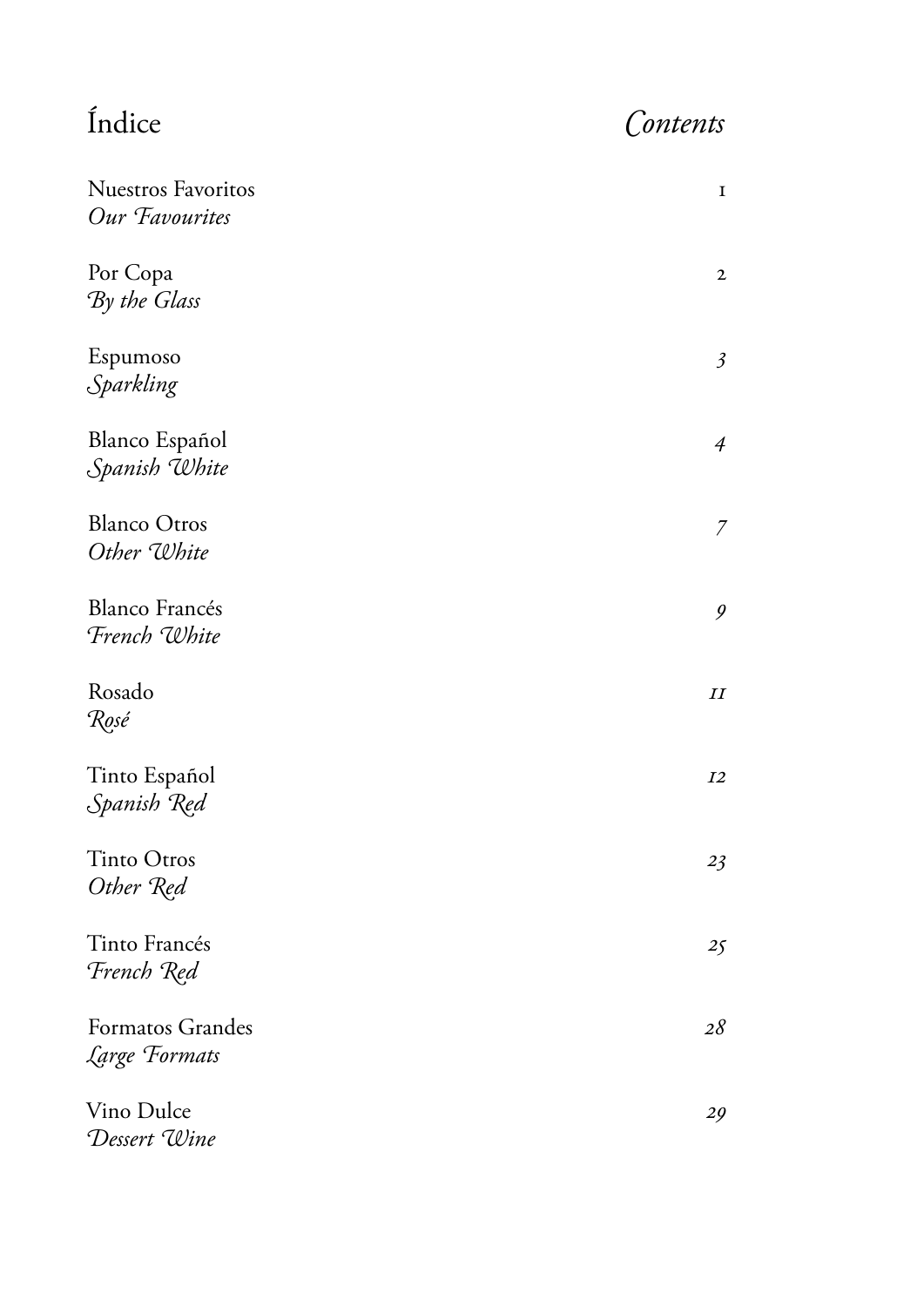## Nuestros Favoritos *Our Favourites*

| Blanco                                                                                              | White |
|-----------------------------------------------------------------------------------------------------|-------|
| Rueda · Javier Sanz, Verdejo 2019                                                                   | 22    |
| Mejor expresión del Verdejo de Rueda. Seco, con cuerpo medio y acidez refrescante.                  |       |
| Best expression of Rueda and its terroir. Youthful and bright with refreshing acidity.              |       |
| Valdeorras · Telmo Rodríguez, Gaba do Xil, Godello 2018                                             | 26    |
| A partir de Godello que crece en terrazas de granito. Fruta blanca madura, especias y minerales.    |       |
| Using Godello grapes grown on granite terraces. Stonefruit aromas, soft and textured.               |       |
| Rias Baixas · Bodega Viña Nora, Nora da Neve Barrica 2016                                           | 36    |
| Un Albariño de última generación. Frutas blancas, ahumados y tostados y una boca fresca.            |       |
| Refined example of modern Albariño. Smoky and toasted notes from oak ageing, white fruits.          |       |
| Rosado                                                                                              | Rosé  |
| Granada · Señorio de Nevada, Rosado 2020                                                            | 22    |
| De la uva Garnacha Tinta. Aromas de frutas rojas y blancas. Vino fresco y ligero.                   |       |
| Made of Grenache. Aromas of red berries and white fruits. Fresh and pleasant wine.                  |       |
| Tinto                                                                                               | Red   |
| Rioja · Bodega Ruconia, Túbal 2015                                                                  | 22    |
| Rioja moderno y nuestro favorito. Fruta negra, chocolate, vainilla y lácteos sobre nobles tostados. |       |
| Our favourite. Intense black fruits nicely balanced by the vanilla notes of oak. Impressive.        |       |
| Priorat · Cal Grau, La Petite Agnès 2015                                                            | 25    |
| 50% Garnacha, 50% Cariñena. Minerales y ahumados en nariz. Elegante expresión del Priorat.          |       |
| Wine from 50/50 blend of Grenache and Carignan. Elegant expression of slate grown Priorat.          |       |
| Toro · Matsu, El Viejo 2015                                                                         | 49    |
| Viñedos centenarios cultivados siguiendo métodos hiodinámicos. Vino poderoso y muy mineral          |       |

Viñedos centenarios cultivados siguiendo métodos biodinámicos. Vino poderoso y muy mineral. *From very old Tempranillo vines cultivated biodynamically. Very minerally and powerful wine.*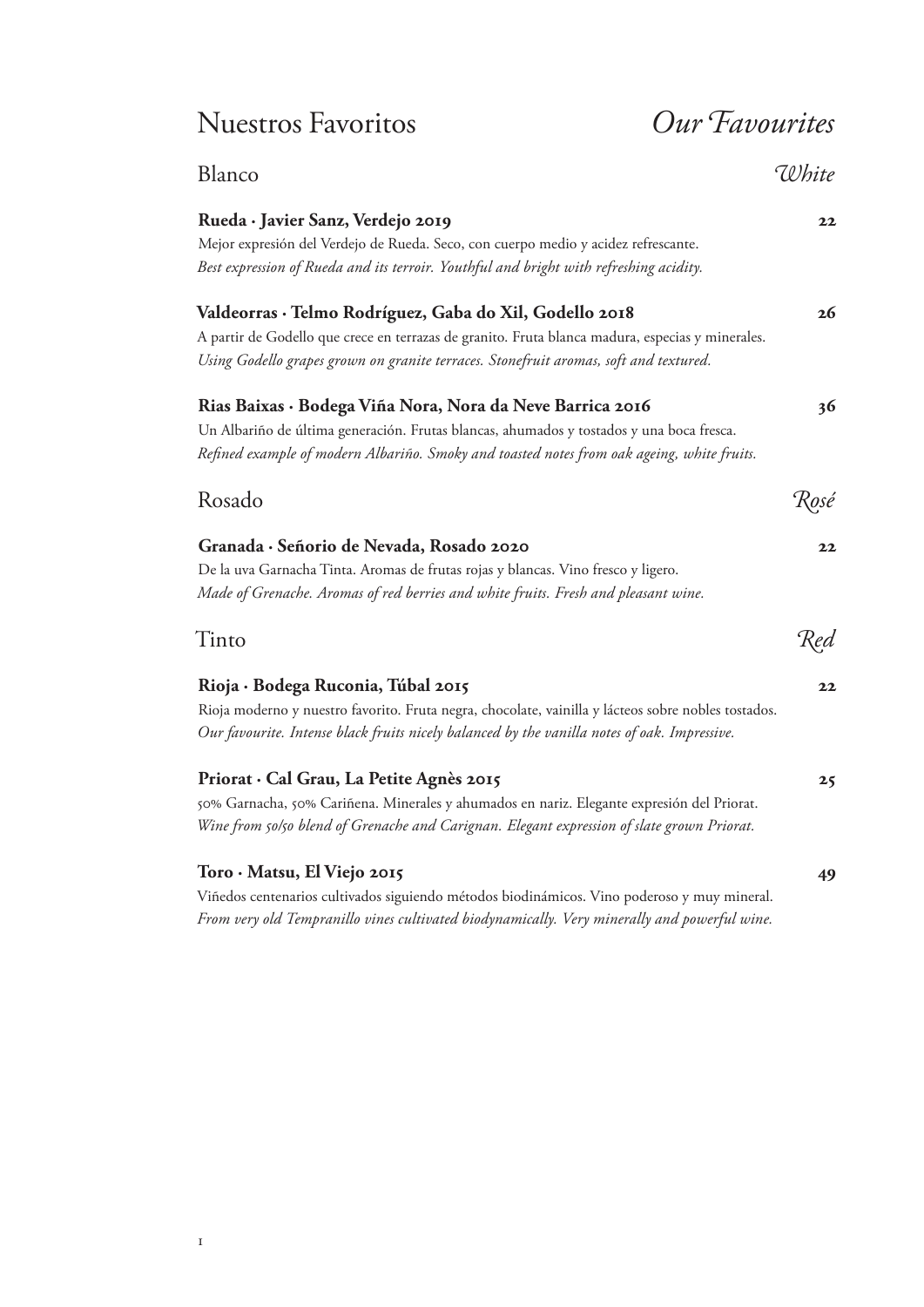| Por Copa                                                                                                                                                                                                                                                      | By the Glass            |
|---------------------------------------------------------------------------------------------------------------------------------------------------------------------------------------------------------------------------------------------------------------|-------------------------|
| Espumoso                                                                                                                                                                                                                                                      | Sparkling               |
| Cava Pere Ventura, Tresor Reserva Brut<br>Aromas de crianza y una pizca de miel. Notas de fruta madura con una equilibrada acidez.<br>Harmonious wood matured cava. Notes of ripe pear and citrus fruits with refreshing acidity.                             | 20 cl<br>$\overline{7}$ |
| Blanco                                                                                                                                                                                                                                                        | White                   |
| Rueda · Javier Sanz, Verdejo 2019<br>Mejor expresión del Verdejo de Rueda. Seco, con cuerpo medio y acidez refrescante.<br>Best expression of Rueda and its terroir. Youthful and bright with refreshing acidity.                                             | 5                       |
| Rosado                                                                                                                                                                                                                                                        | Rosé                    |
| Granada · Señorío de Nevada, Rosado 2020<br>De la uva Garnacha Tinta. Aromas de frutas rojas y blancas. Vino fresco y ligero.<br>Made of Grenache. Aromas of red berries and white fruits. Fresh and pleasant wine.                                           | 5                       |
| Tinto                                                                                                                                                                                                                                                         | Red                     |
| Rioja · Bodega Ruconia, Túbal 2015<br>Rioja moderno y nuestro favorito. Fruta negra, chocolate, vainilla y lácteos sobre nobles tostados.<br>Our favourite. Intense black fruits nicely balanced by the vanilla notes of oak. Impressive.                     |                         |
| Vino Dulce                                                                                                                                                                                                                                                    | Dessert Wine            |
| Jumilla · Casa de la Ermita, Monastrell Dulce 2017<br>Vino tinto dulce de la uva Monastrell. Frutas silvestres bien maduras. ¡Dulce pero no pesado!<br>Red dessert wine. Very ripe forest fruits and jammy on the nose. Sweet but with style!                 | 4                       |
| Málaga · Bodegas Bentomiz, Ariyanas Naturalmente Dulce 2019<br>Vino premiado de la uva Moscatel. Fresco, dulce y vividamente mineral. Acidez equilibrada.<br>Sweet wine of Moscatel grapes. Broken slate. Vividly mineral dessert wine with balanced acidity. | 6                       |
| Generosos                                                                                                                                                                                                                                                     | <b>Fortified</b>        |
| Fino "Piedra Luenga", Bodegas Robles, Montilla Moriles $\cdot$ dry white sherry                                                                                                                                                                               | $\overline{\mathbf{4}}$ |
| Manzanilla "La Jaca" de Bodegas Álvaro Domecq · dry white sherry                                                                                                                                                                                              | $\overline{\mathbf{4}}$ |
| <b>Amontillado "Fossi" de Primitivo Collantes</b> $\cdot$ <i>off dry sherry</i>                                                                                                                                                                               | $\overline{\mathbf{4}}$ |
| Oloroso "Albujero" de Bodegas Álvaro Domecq · medium sherry                                                                                                                                                                                                   | 4                       |
| Pedro Ximénez "Viña 98" de Bodegas Álvaro Domecq · sweet sherry                                                                                                                                                                                               | 4                       |
| <b>Vermut</b> $\cdot$ traditional Spanish red vermouth                                                                                                                                                                                                        | 4                       |
|                                                                                                                                                                                                                                                               | 2                       |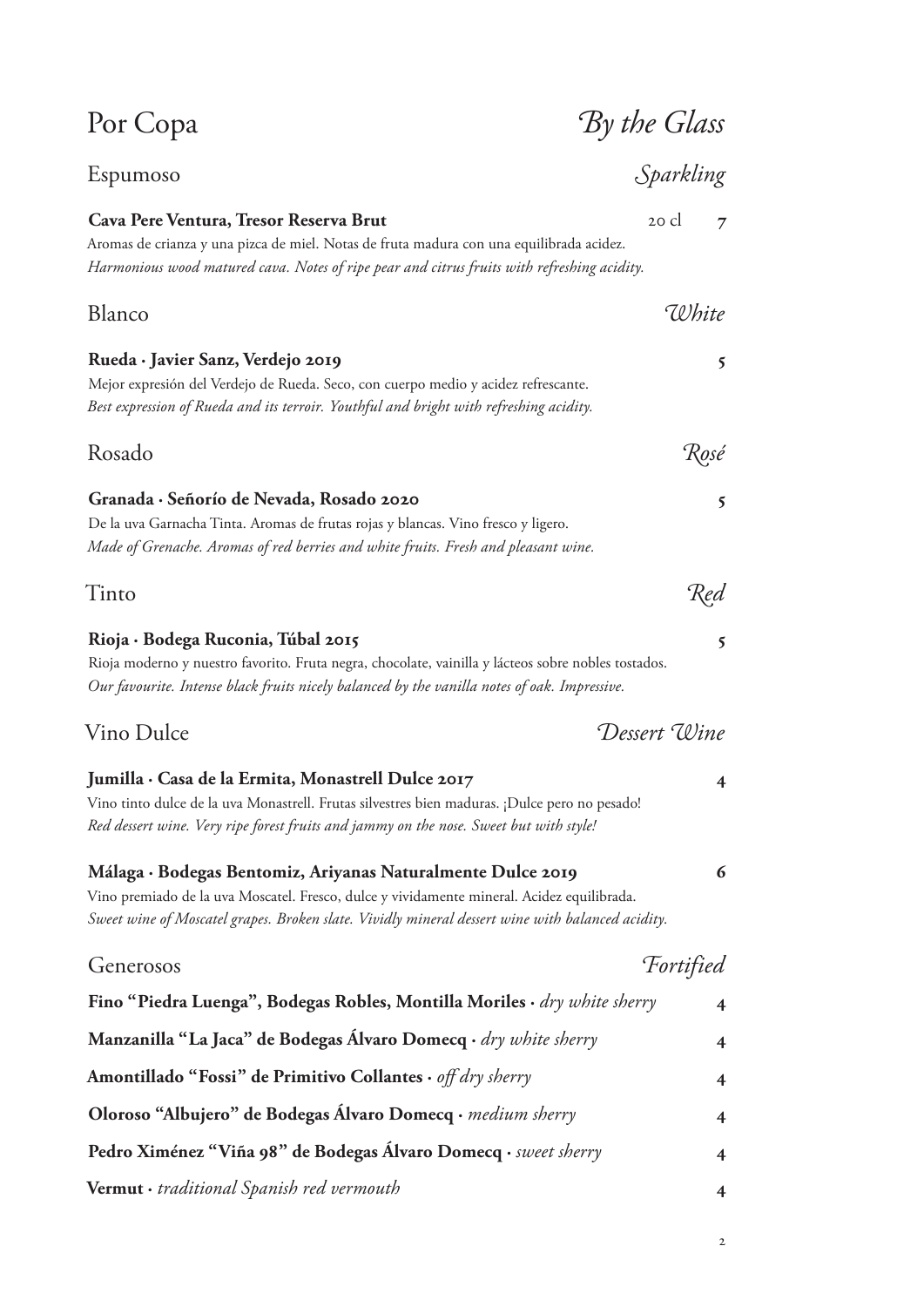## Espumoso *Sparkling*

| Cava                                                                                               |                    | Cava           |
|----------------------------------------------------------------------------------------------------|--------------------|----------------|
| Pere Ventura, Tresor Reserva Brut, Benjamín                                                        | 20 cl              | $\overline{7}$ |
| Aromas de crianza y una pizca de miel. Notas de fruta madura con una equilibrada acidez.           |                    |                |
| Harmonious wood matured cava. Notes of ripe pear and citrus fruits with refreshing acidity.        |                    |                |
| Gramona, Imperial Brut, Media Botella                                                              | $37\frac{1}{2}$ cl | <b>18</b>      |
| Fresco y de carácter cítrico. Presenta notas de manzana y piña. Perfecto con el aperitivo.         |                    |                |
| Authentic cava with citric heart. Notes of apple and pineapple. Nice aperitif.                     |                    |                |
| Castell Sant Antoni, Cami del Sot Brut                                                             |                    | 29             |
| Un cava tradicional, fresco, fragante y versátil. Aromas de finas hierbas, frutos secos, complejo. |                    |                |
| A cava along traditional lines, fresh, fragrant and versatile. Herbal, elegant and complex.        |                    |                |
| Raventós i Blanc, De Nit Rosado                                                                    |                    | 32             |
| Aromas florales (rosas), cítricos (pomelo) y frutas rojas (frambuesa) con notas de la crianza.     |                    |                |
| Raspberry and red currant notes in this rosé cava. Soft minerals with a refined mouth feel.        |                    |                |
| Champagne                                                                                          | Champagne          |                |
| Billecart-Salmon, Brut Réserve, Demi Bouteille                                                     | $37\frac{1}{2}$ cl | 35             |
| Un champán atractivo y sabroso, con notas de fruta madura y flores. Final con notas de fresa.      |                    |                |
| Classy aperitif. Full mouthfeel, delicately infused with fruit. One of the better Champagnes.      |                    |                |
| Jean Graviers, Brut Réserve                                                                        |                    | 45             |
| Vino fresco donde prevalecen las uvas tintas (Pinot Noir y Pinot Meunier). Muy buena textura.      |                    |                |
| A fresh champagne dominated by the pinots (Pinot Noir and Pinot Meunier). Great texture.           |                    |                |
| Pierre Moncuit, Hugues de Coulmet                                                                  |                    | 45             |
| Blanc de blancs (100% Chardonnay). Un vino ligero y con amplia mineralidad. Aperitivo.             |                    |                |
| Light and minerally blanc de blancs (100% Chardonnay). Lime, lemongrass, green apple.              |                    |                |
| Perrier-Jouët, Grand Brut                                                                          |                    | 58             |
| Notas afrutadas y florales, resultando un champagne fresco, vivo y sutil con elegancia.            |                    |                |
| A wonderfully rounded, generous champagne whose joie de vivre makes every moment special.          |                    |                |
| Billecart-Salmon, Brut Rosé                                                                        |                    | 89             |
| Muy buen champán de aperitivo, equilibrado con deliciosas notas cítricas, pera y heno.             |                    |                |

*Fleshy, plush and ripe, with strong peach and ripe pear flavours and a white flower aroma.*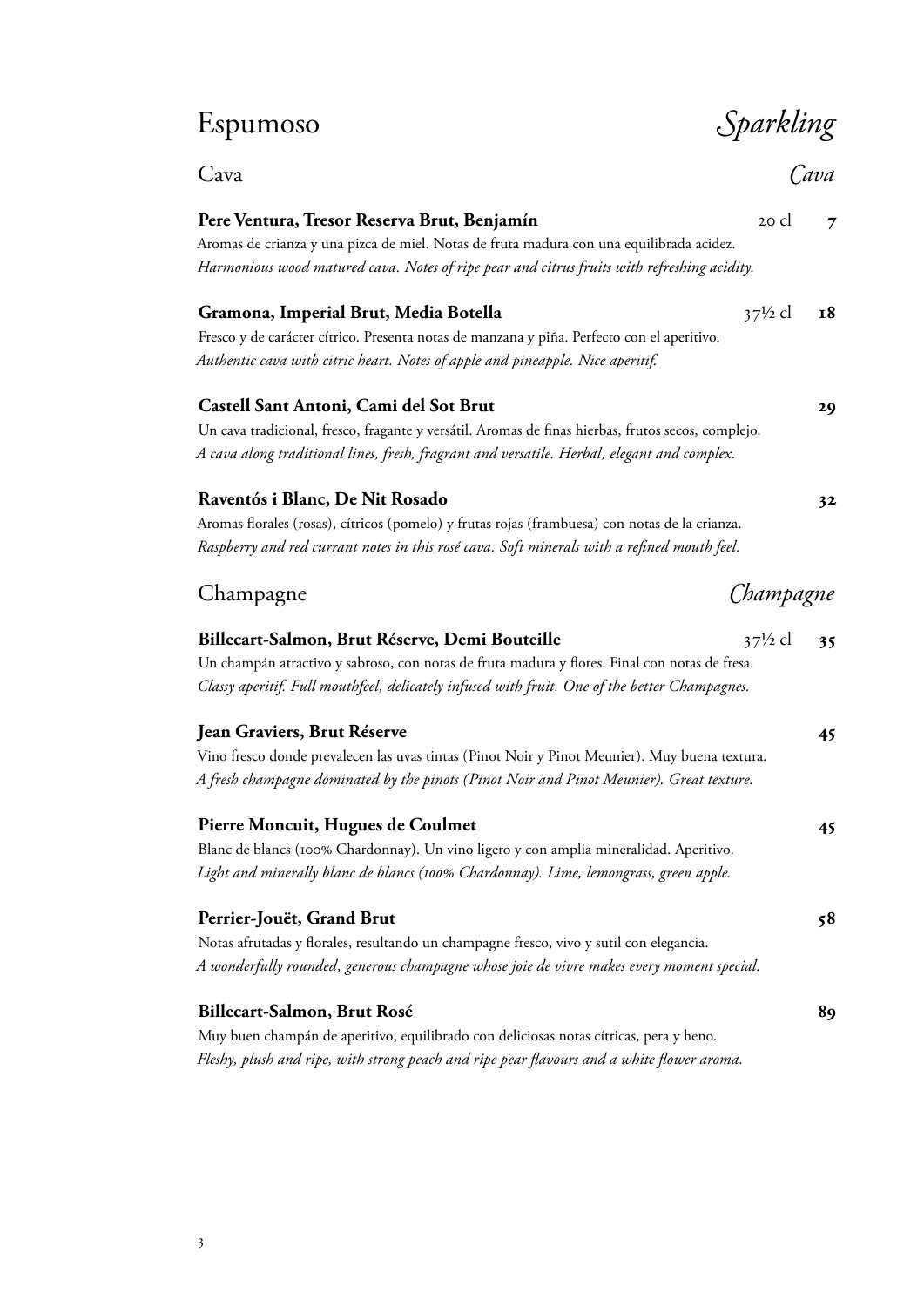## Blanco Español *Spanish White* Alella *Alella* **Alta Alella, Lanius 2017 32** Elaborada principalmente con la variedad autóctona Pansa Blanca. Destacan notas frutales. *Based on the indigenous Pansa Blanca grape. Fruity and herbal aromas.* Cádiz *Cádiz* **Huerta de Albalá, Barbazul, Chardonnay 2019 24** Puro Chardonnay. Sabroso en boca, chispeante, fresco y muy afrutado. Hecho sin barrica. *100% Chardonnay from Cádiz province. Crisp, fresh and very fruity. No oak here!* Empordà *Empordà* **Mas Llunes, Nívia 2018 25** Garnacha blanca curltivada en laderas pizarrosas. 6 meses en barrica de roble francés. *Grenache blanc cultivated on slate slopes. 6 months French oak. 96 Decanter.* Granada *Granada* **Pago de Almaraes, Mencal 2019 22** Un vino muy original de Moscatel y otras uvas. Frutal, aromático y muy agradable. *Very original wine predominated by Moscatel. Fruity, aromatic, off dry pleasant wine.* **García de Verdevique, Vigiriego Barrica 2019 23** Vino natural de las Alpujarras. Casi naranja en color. Afrutado y fascinante. *Golden, almost orange in colour. Natural wine. Dried mango, jasmine and bitters.* **Señorío de Nevada, Blanco 2020 24** Vino seductor y elegante con la personalidad de su coupage de Vijiriego (uva autóctona). *Elegant blend of Viognier and autochthonous Vijiriego grapes, with fresh white fruit flavours.* La Mancha *La Mancha* **Bodegas Muñoz, Blas Muñoz Chardonnay 2018 24** Chardonnay de La Mancha con 6 meses de crianza en barrica nueva. Cálido y graso. *Nice oak barrel aged Chardonnay from La Mancha region. Buttery and floral.* Penedès *Penedès* **Alsina & Sardà, Finca la Boltana 2017 23**

Monovarietal de cepas viejas de la uva Xarel·lo. Perfecto para acompañar pescado. *Impressive wine of old vine Xarel·lo grapes. Intense and structured wine. 95 Decanter.*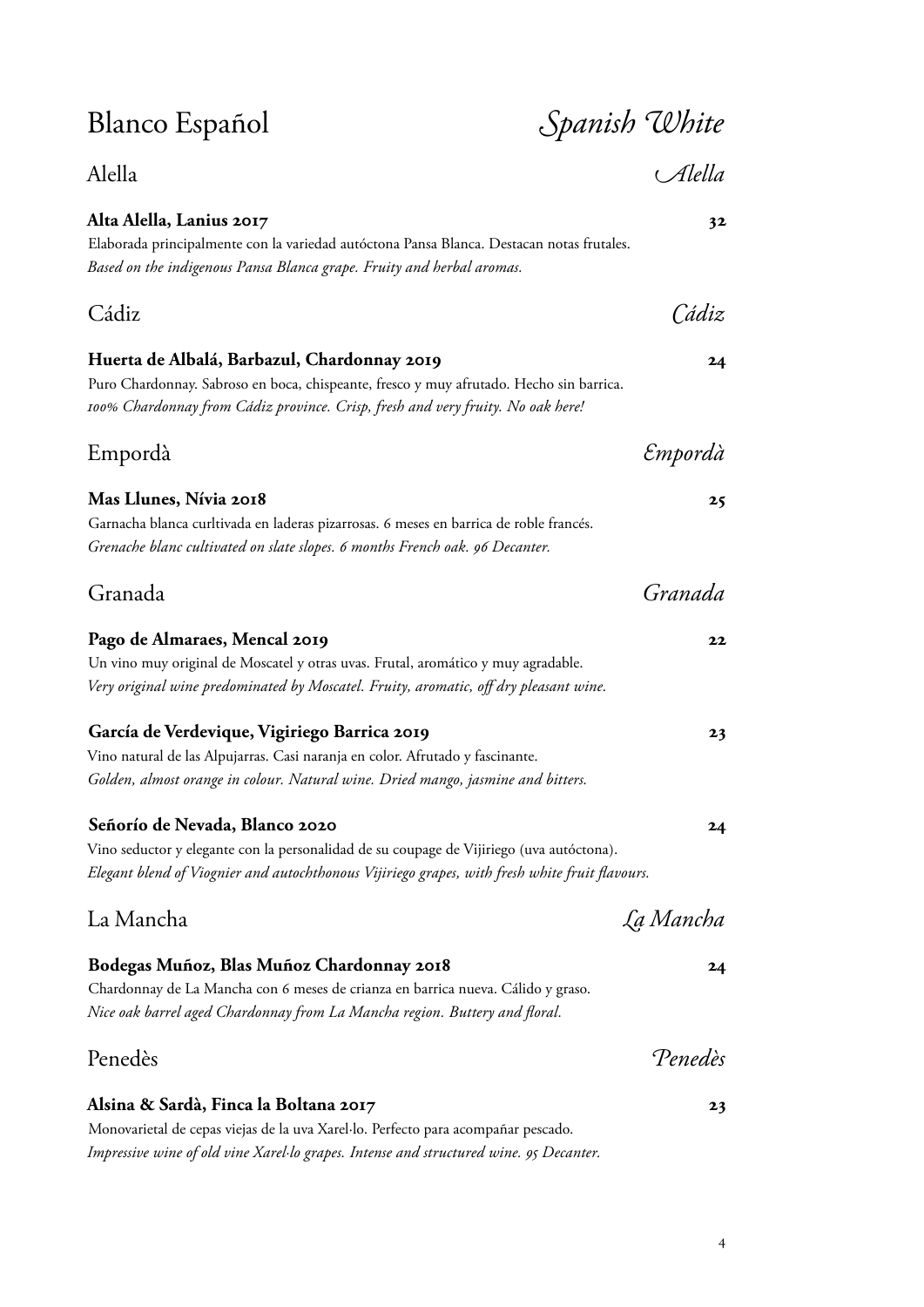5

## Fluido y refrescante, sabroso y enérgico. Una sensación salina y vibrante. *Light style Albariño with electric acidity and brightness. Zesty and wonderfully salty.* Un Albariño de última generación. Frutas blancas, ahumados y tostados y una boca fresca. *Refined example of modern Albariño. Smoky and toasted notes from oak ageing, white fruits.* Ribeiro *Ribeiro* **Coto de Gomariz 2018 26**

Un vino dominado por la uva Treixadura. Gran potencia y complejidad aromática. Vigoroso. *70% Treixadura grown on granite, schist and clay. This is simply superb. 93 Parker (2015).*

**Zarate, Albariño 2021 27** Albariño equilibrado y elegante. Viñas de 35 años en suelos graníticos. Acidez vibrante. *Very nice Albariño. 35 year old vines grown on granite soils. Lively acidity. 93 Parker.*

**Pazo de Señorans, Albariño 2018 28** De intensidad alta y marcado carácter varietal. Nariz de piña y lima. Elegante, intenso, señorial. *Floral aromas and ripe fruit with hints of apple and grapefruit. Round with lingering finish.*

| Mar de Frades, Albariño Atlántico 2021                                     |
|----------------------------------------------------------------------------|
| Fluido y refrescante, sabroso y enérgico. Una sensación salina y vibrante. |

| Mar de Frades, Albariño Atlántico 2021                                                           | 3I |
|--------------------------------------------------------------------------------------------------|----|
| Fluido y refrescante, sabroso y enérgico. Una sensación salina y vibrante.                       |    |
| Light style Albariño with electric acidity and brightness. Zesty and wonderfully salty.          |    |
| Bodega Viña Nora, Nora da Neve, Barrica 2016                                                     | 36 |
| Un Albariño de última generación. Frutas blancas, ahumados y tostados y una boca fresca.         |    |
| Defined accountly of modern Allemine. Constantin by description from only continue white further |    |

Rias Baixas *Rias Baixas*

Albariño muy puro. Muy aromático con notas de jazmín. En boca lleno y carnoso. *Gloriously aromatic with jasmine and flint notes. Very lovely Albariño. 92 Decanter (2015).*

**Bodegas Valmiñor, Albariño 2018 23**

Vino delicado y floral de Garnacha Blanco y Chenin Blanco. Vino impresionante. *Single vineyard. 70% Grenache Blanc and 30% Chenin Blanc. 93 Parker & Decanter.*

Elaborada principalmente con Viognier y criado en barrica. Melocotón, albaricoque y pera. *Grapes: 85% Viognier, 10% Grenache Blanc, 5% Chenin Blanc. Pear skin aromas.*

**Scala Dei, Massipa 2017 49**

## Priorat *Priorat* **Font de la Figuera 2017 38**

### **Ramón do Casar, Nobre 2017 36**

Treixadura con ligera crianza en barricas de roble. Vino espectacular con alta intensidad. *Spectacular 100% treixadura with 3 months in oak barrel. 97 Decanter. Best in show.*

## Blanco Español *Spanish White*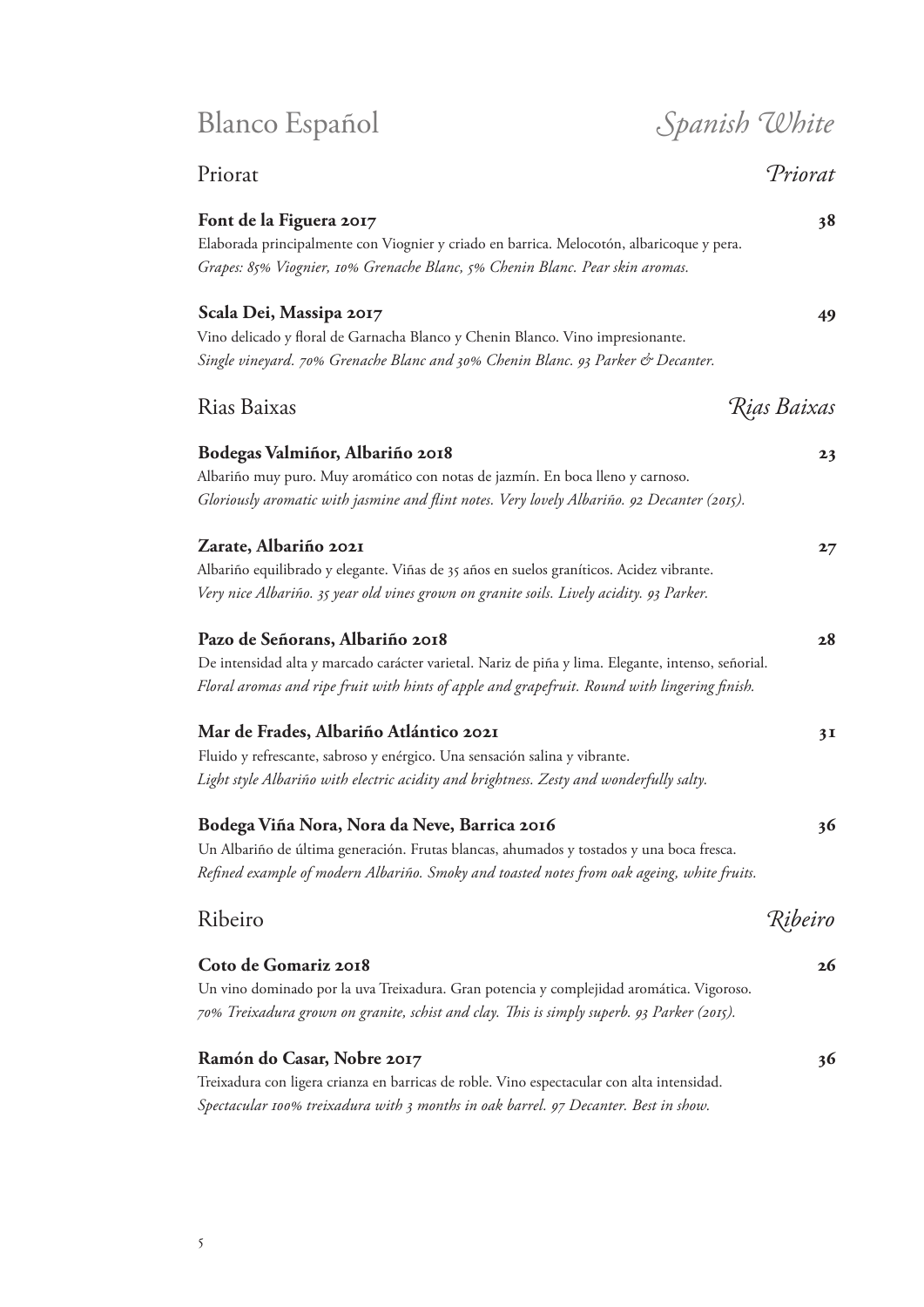| <b>Blanco Español</b>                                                                                                                                                                              | Spanish White                    |
|----------------------------------------------------------------------------------------------------------------------------------------------------------------------------------------------------|----------------------------------|
| Rioja                                                                                                                                                                                              | Rioja                            |
| Conde Valdemar, Tempranillo Blanco 2020                                                                                                                                                            |                                  |
| Notas intensas de flores y pera sobre un fondo fresco y final de frutas tropicales.<br>Mineral, flinty palate with some perfumed fruits. Rarely seen grape in monovarietal wine.                   |                                  |
| Olivier Rivière, La Bastid 2018                                                                                                                                                                    | 36                               |
| Un vino seductor y armonioso en base de la uva Viura, que remarca su elegancia tras una crianza.<br>A harmonious and seductive wine on the basis of old vine Viura. Elegantly aged in oak barrels. |                                  |
| Remírez de Ganuza, Blanco 2017                                                                                                                                                                     | 39                               |
| Con uvas Viura, Malvasía y Garnacha blanca. Nariz sutil y fragante, frutas de hueso y cítricos.<br>Blend of Viura, Malvasía and white Grenache. White fruits and lemons on nose. 93 Parker.        |                                  |
| Marqués de Murrieta, Capellanía 2015                                                                                                                                                               | 39                               |
| Monovarietal de la uva Viura. Asombrosa complejidad, estructura y elegancia.<br>Centennial single vineyard Viura grapes. Astonishing complexity, structure and elegance.                           |                                  |
| Rueda                                                                                                                                                                                              | Rueda                            |
| Javier Sanz, Verdejo 2019                                                                                                                                                                          | 22                               |
| Mejor expresión del Verdejo de Rueda. Seco, con cuerpo medio y acidez refrescante.                                                                                                                 |                                  |
| Best expression of Rueda and its terroir. Youthful and bright with refreshing acidity.                                                                                                             |                                  |
| Vinos Sanz, Finca La Colina, Sauvignon Blanc 2018                                                                                                                                                  | 29                               |
| De las primeras viñas de la variedad Sauvignon Blanc plantadas en Rueda. Frutas tropicales.                                                                                                        |                                  |
| Made from the first Sauvignon Blanc grapes to have been planted in the Rueda region.                                                                                                               |                                  |
| <b>Belondrade y Lurton 2018</b>                                                                                                                                                                    | 58                               |
| Uno de los vinos blancos españoles más complejos y refinados. Verdejo con crianza.                                                                                                                 |                                  |
| One of Spain's most complex and refined whites. Organic verdejo with oak barrel ageing.                                                                                                            |                                  |
| Valdeorras                                                                                                                                                                                         | <i><u><b>T</b>laldeorras</u></i> |
| A Coroa, Godello 2018                                                                                                                                                                              | 26                               |
| Godello fresco y estructurado. Vivo con una magnífica acidez que recuerda al pomelo rojo.<br>Complex nose with ripe yellow apple and savoury notes with a salty character. 97 Decanter.            |                                  |
| Telmo Rodríguez, Gaba do Xil, Godello 2018                                                                                                                                                         | 26                               |
| A partir de Godello que crece en terrazas de granito. Fruta blanca madura, especias y minerales.                                                                                                   |                                  |
| Using Godello grapes grown on granite terraces. Stonefruit aromas, soft and textured.                                                                                                              |                                  |
| Rafael Palacios, Louro 2018                                                                                                                                                                        | 29                               |
| Uvas Godello (92%) y Treixadura (8%). Fruta blanca fresca, anisados y minerales.                                                                                                                   |                                  |

*Near perfect Godello with nice blend of easy white fruit, pineapple, lemon and oak notes.*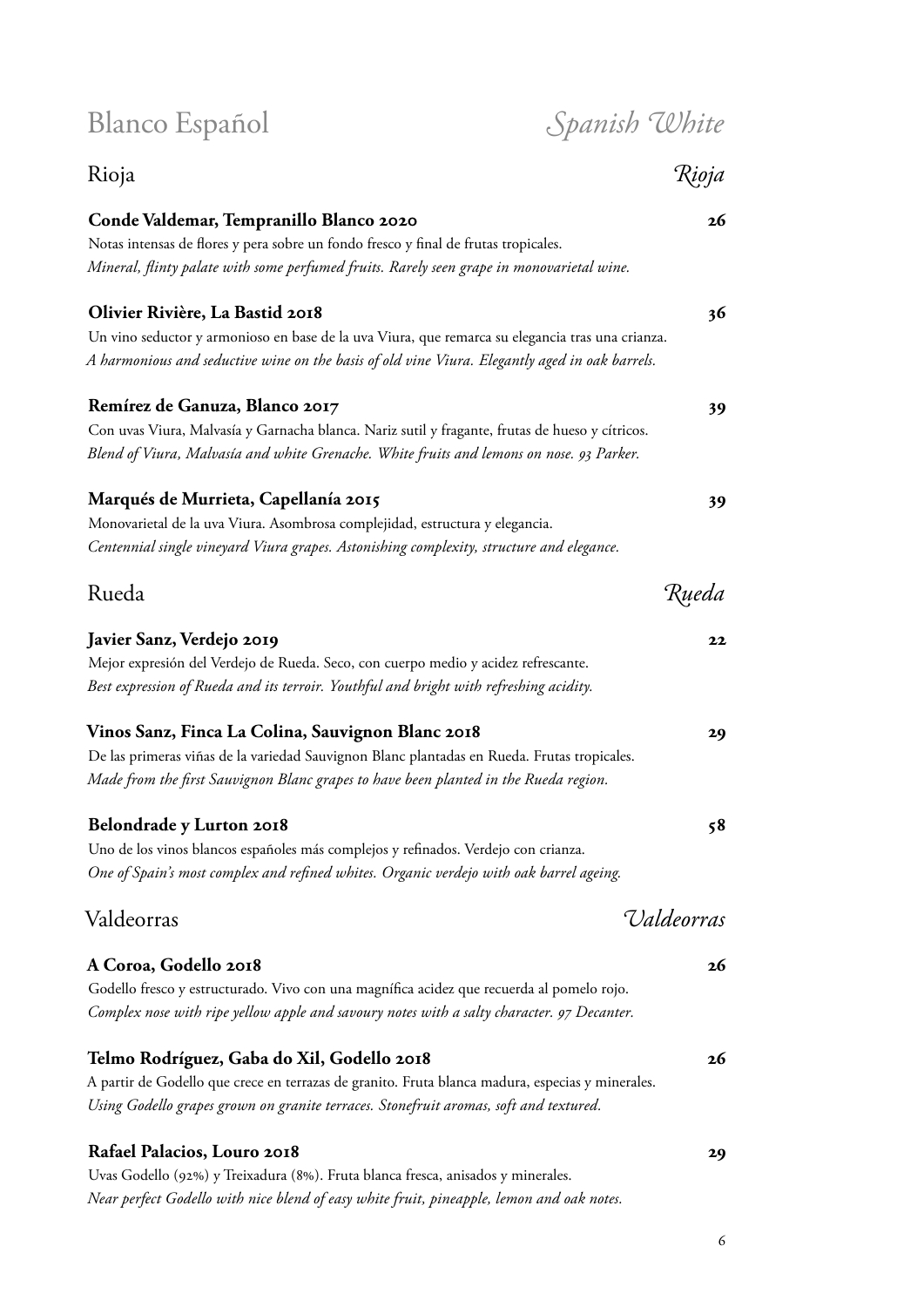## Blanco Otros *Other White*

| Alemania                                                                                       | Germany   |
|------------------------------------------------------------------------------------------------|-----------|
| Pfalz · Reichsrat Von Buhl, Riesling trocken 2020                                              | 25        |
| Blanco frutal, pero seco y de cuerpo ligero. Refrescante vino blanco con aroma de cítricos.    |           |
| Aromatic yet dry light-bodied Riesling. Refreshing white wine with citric aromas.              |           |
| Mosel · Markus Molitor, Erdener Treppchen Kabinett 2016                                        | 29        |
| Riesling seco muy frutal combinado con una acidez vibrante. Suelo de tierra roja con pizarra.  |           |
| Opulent fruit as well as a crisp, hearty acid backbone. Grown on red soil with fine slate.     |           |
| Austria                                                                                        | ( Austria |
| Südsteiermark · Wohlmuth, Kitzeck-Sausal Sauvignon Blanc 2018                                  | 28        |
| Un Sauvignon de estilo seco. Muy vivo y ligero a la vez. Este vino le sorprenderá.             |           |
| Dry style Sauvignon from Southern Austria. Vibrant and dry. A must try! 93 Falstaff.           |           |
| Kamptal · Bründlmayer, Grüner Veltliner Terrassen 2020                                         | 30        |
| Vino típico de la uva Grüner Veltliner. Vino limpio, ligero, crema de limón.                   |           |
| Archetype of Grüner Veltliner grape. Clean, light and bright with lemon-cream fruit.           |           |
| Wachau · Weingut Jamek, Liebenberg Smaragd 2019                                                | 45        |
| De la uva Grüner Veltliner. Vino blanco con cuerpo, frutal pero de estilo seco. Vino elegante. |           |
| 100% Grüner Veltliner. Full bodied late harvest made in a dry style. Poised and very elegant.  |           |
| Südsteiermark · Lackner-Tinnacher, Ried Welles 2015                                            | 59        |
| De la uva Sauvignon Blanc. Uno de los mejores vinos blancos de Austria según Falstaff          |           |

De la uva Sauvignon Blanc. Uno de los mejores vinos blancos de Austria según Falstaff. *As good as Sauvignon Blanc can get. World class single vineyard wine. 97 Falstaff (!)*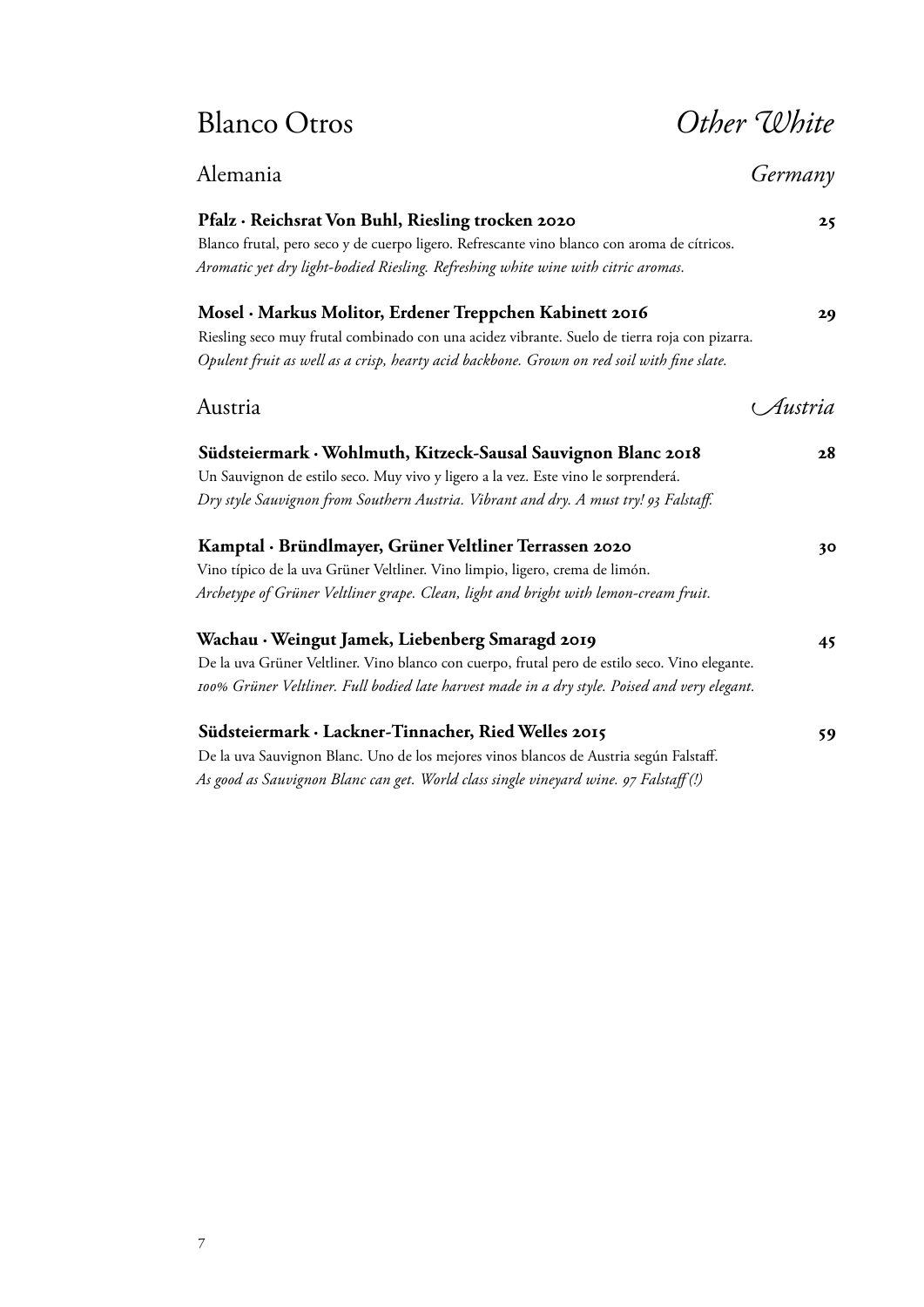## Blanco Otros *Other White*

### Italia *Italy*

### **Friuli ∙ Vigna Traverso, Pinot Grigio 2020 27**

Flor de acacia, pera y manzana en nariz. Vino fresco con acidez viva y rotunda. *Acacia flower, Williams pear and Golden apples on the nose. Pleasantly sharp.*

### Nueva Zelanda *New Zealand*

### **Marlborough ∙ Konrad, Sauvignon Blanc 2020 26**

Sauvignon blanc en estilo típico de Nueva Zelanda. Aromático y con recuerdos a fruta de pasión. *Lime and lemon sherbet aromas. Passionfruit and citrus flavours on the palate. Real savvy!*

### Sudáfrica *South Africa*

### **Stellenbosch ∙ Raats, Original Chenin Blanc 2019 29**

Un clásico varietal con una nariz expresiva y un sabroso sabor cítrico y mineral. *Benchmark unoaked chenin from South African master of the grape, Bruwer Raats.*

### **Western Cape ∙ Tokara Reserve, Elgin Sauvignon Blanc 2020 33**

Sauvignon blanc poderoso con una agradable frescura. Notas de citronela y flor de saúco. *Fresh acidity and purity of fruit in perfect balance. Inviting aromas of passion fruit.*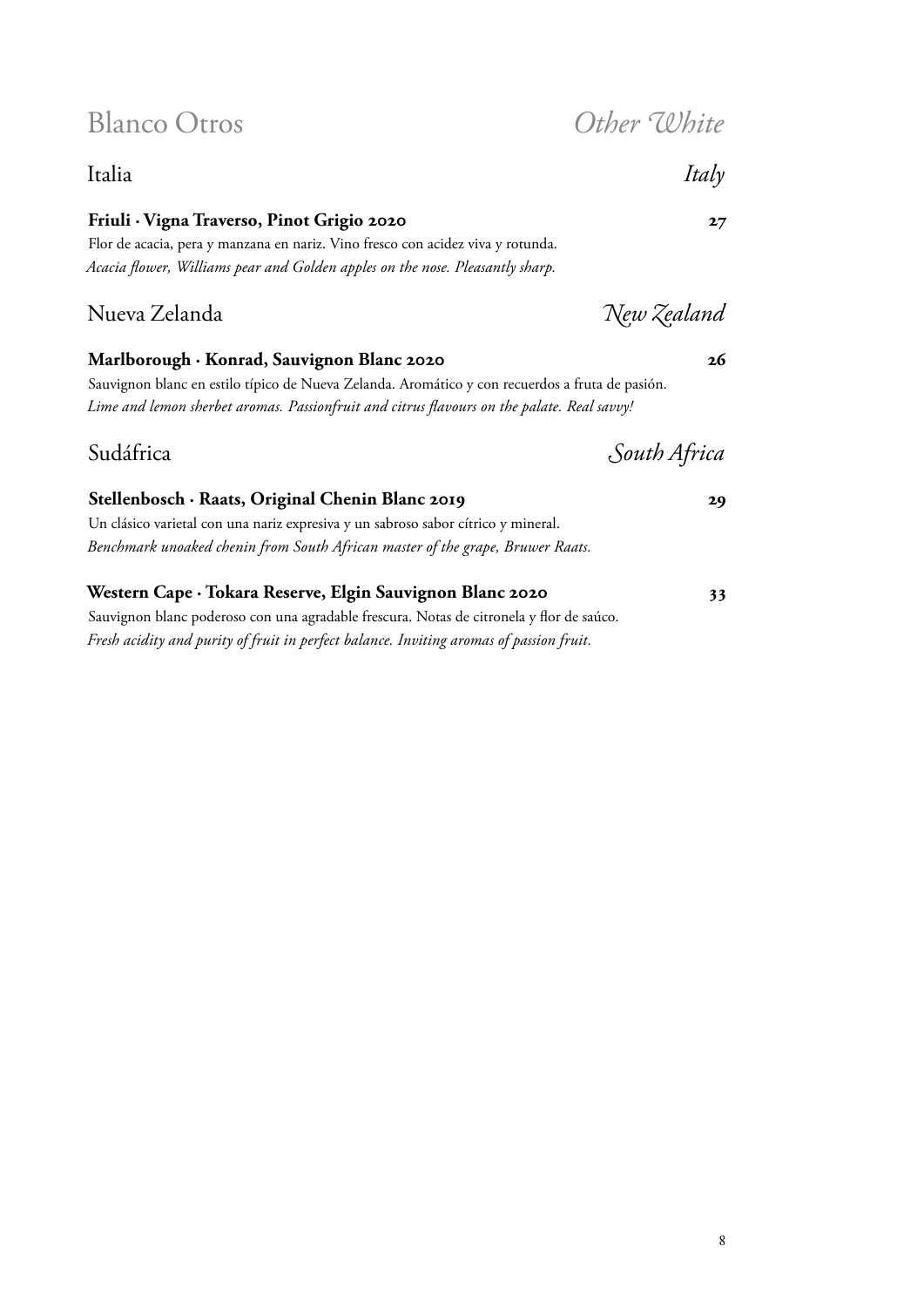## Blanco Francés *French White*

9

| Saint Rémy, Gewürztraminer Vielles Vignes 2016                                                   | 27         |
|--------------------------------------------------------------------------------------------------|------------|
| De la uva über-aromática Gewürztraminer. Con nariz dulce y afrutada, acidez suave.               |            |
| Off dry wine of the aromatic Gewürztraminer grape. Rich yet subtle wine, gentle acidity.         |            |
| Bourgogne                                                                                        | Bourgogne  |
| Chablis, Oudin, Les Caillottes 2019                                                              | 33         |
| Chablis de gran tipicidad, a la vez agradable y austero. De terruño particularmente mineral.     |            |
| True to origins Chablis. Very pleasant and minerally Chardonnay.                                 |            |
| Mercurey, Château de Chamirey 2017                                                               | 39         |
| Chardonnay con crianza en barrica típico de la Borgoña. Vino equilibrado.                        |            |
| Nice white Burgundy from the Cote Chalonnaise. Oak fermented Chardonnay. Fine balance.           |            |
| Chablis, Domaine de l'Enclus, Mont de Milieu Ier Cru 2017                                        | 44         |
| Chablis de uno de los mejores pagos. Fruta madura con mineralidad abundante.                     |            |
| Ripe, elegant, crystalline and long. With flint and menthol notes. Crisp Chablis!                |            |
| Chassagne Montrachet, Bonnardot 2014                                                             | 57         |
| Aromas de flores blancas y cítricos. Paso por boca floral con notas de brioche. Añada excelente. |            |
| Impeccably balanced with intense citrus fruit, white peach, and crunchy wet stones. Top.         |            |
| Meursault, Maison Roche de Bellene, Vieilles Vignes 2013                                         | 68         |
| Viñas viejas de Chardonnay con crianza en barrica. Vino elegante y ligero. Avellana y manzana.   |            |
| An elegant, airy white, exhibiting apple, honey and hazelnut flavours. Old vine Chardonnay.      |            |
| Puligny Montrachet, Hubert Lamy, Les Tremblots Vieilles Vignes 2017                              | 88         |
| Aromas a piel de lima, flores blancas y tiza. En boca es equilibrado y con acidez suficiente.    |            |
| Aromas of lime zest, lemon oil, white flowers and crushed chalk, followed by a bright palate.    |            |
| Puligny Montrachet, François Carillon, Les Champs Gains Ier Cru 2017                             | <b>129</b> |
| Este vino representa lo mejor de la Borgoña. Vino floral con notas de piel de limón.             |            |

Alsace *Alsace*

*Nicely floral with lemon curd and lemon peel. Fat and accessible. Very good.*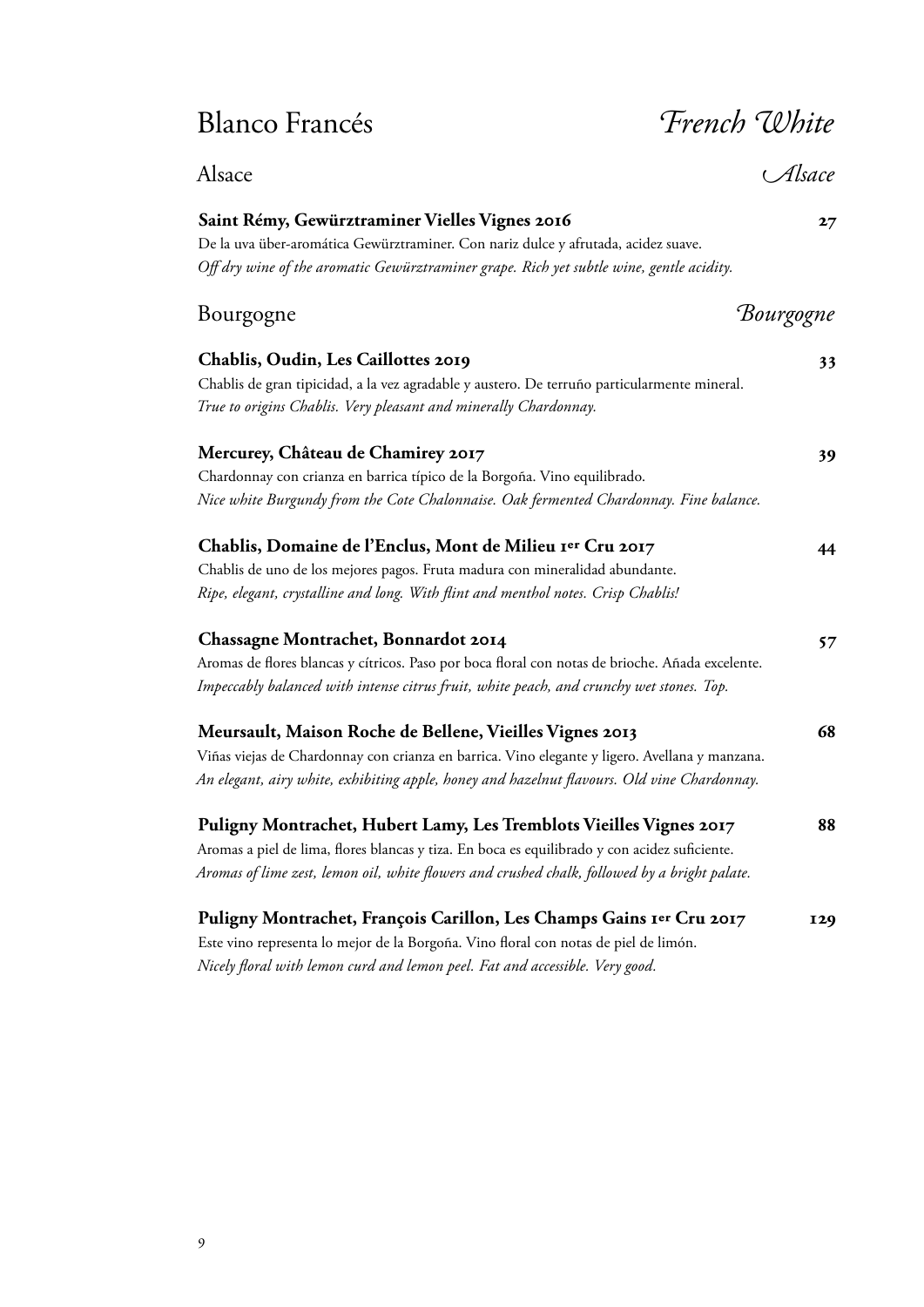Blanco Francés *French White*

| Loire                                                                                      | oire)       |
|--------------------------------------------------------------------------------------------|-------------|
| Vouvray, Gilles Gaudron, Les Vaux Louis 2017                                               | $27^{1}$    |
| Viña vieja de la uva Chenin Blanc. Pera, membrillo y una mineralidad calcárea.             |             |
| 30 year old Chenin Blanc vines. Rich and juicy on the palate with pear and quince.         |             |
| Sancerre, Paul Prieur & Fils, La Comète 2020                                               | 33          |
| Aromas intensos de pomelo y acacia que también son minerales de pedernal o sílex.          |             |
| Ripe grapefruit aromas which are also very limestone and flinty in character.              |             |
| Pouilly Fumé, Masson Blondelet, Les Pierres de Pierre 2019                                 | 36          |
| Sauvignon Blanc excelente de la Loira. Fruta blanca derivando a tropical, mango madurillo. |             |
| Excellent expression of Sauvignon Blanc from the Loire. Silex soils give minerality.       |             |
| Pays d'Oc                                                                                  | Pays d'Oc   |
| Jean Luc Colombo, Viognier La Violette 2014                                                | 24          |
| Aromas intensas de acacia, melocotón y fruta exotica, típica de la uva Viognier.           |             |
| Nice viognier from Southern France. Yellow peaches and exotic fruit.                       |             |
| Rhône                                                                                      |             |
| Châteauneuf-du-Pape, Famille Perrin, «Les Sinards» 2017                                    | Rhône<br>65 |
| De los uyos Cloirette, Grenache blanc y Rousanne, Pero y melocotón en pariz Vino expresivo |             |

De las uvas Clairette, Grenache blanc y Rousanne. Pera y melocotón en nariz. Vino expresivo. *Made of Clairette, Grenache blanc and Rousanne grapes. Rare wine. Expressive and complex.*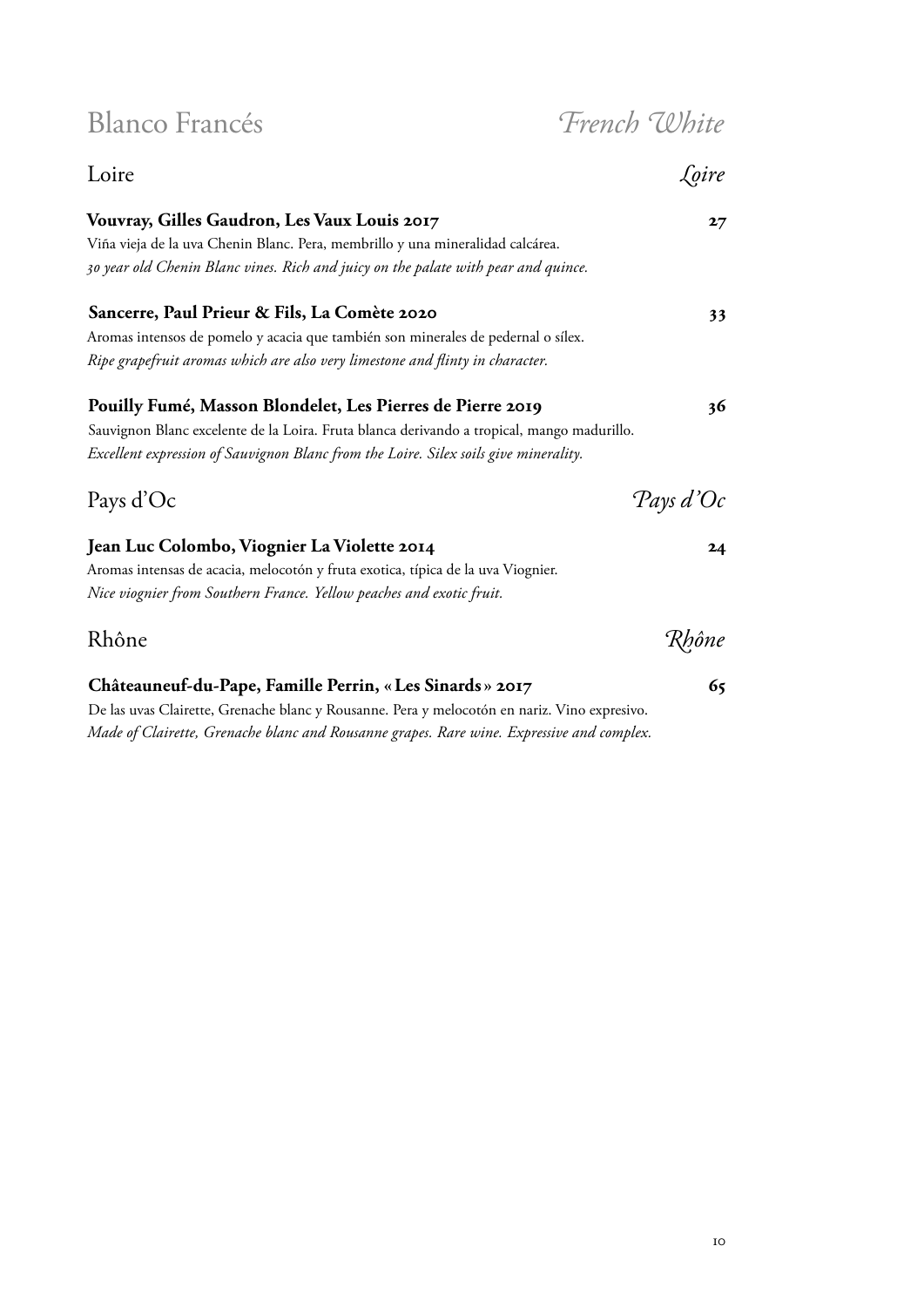## Rosado *Rosé*

| España                                                                                              | Spain  |
|-----------------------------------------------------------------------------------------------------|--------|
| Granada · Señorío de Nevada, Rosado 2020                                                            | 22     |
| De la uva Garnacha Tinta. Aromas de frutas rojas y blancas. Vino fresco y ligero.                   |        |
| Made of Grenache. Aromas of red berries and white fruits. Fresh and pleasant wine.                  |        |
| V.T. Castilla · Quinta de Aves, Rosado 2017                                                         | 22     |
| De las uvas Cabernet Franc y Graciano. Elegantes notas a pétalos de rosas y arándanos.              |        |
| Original rosé made of Cabernet Franc & Graciano. Rose petals and blueberry on the nose.             |        |
| Navarra · Aroa Larossa, Rosado 2017                                                                 | 23     |
| 100% Garnacha. Ecológico. Mandarina madura, melón y frutos tropicales. Entre dulce y ácido.         |        |
| Organic wine of Grenache. Well defined red cherry notes. Lively balance. 91 Decanter.               |        |
| Navarra · Otazu, Rosado 2020                                                                        | 25     |
| De la uva Tempranillo. Grosellas, frambuesas y fresas y recuerdos de golosinas. Fresco y aromático. |        |
| Made of tempranillo grapes. Raspberry and blackcurrant and hints of candy. Fresh & aromatic.        |        |
| Priorat · Scala Dei, Pla dels Angels 2018                                                           | 35     |
| Viñas Garnacha de altura sobre suelos de arcilla. Fruta roja fresca con tonos cítricos y anisados.  |        |
| From Grenache vines by this 12th century bodega in Priorat. Floral with fresh red fruits. Refined.  |        |
| Francia                                                                                             | France |
| Provence · Château Hermitage Saint-Martin, Enzo Cuvée 2018                                          | 29     |
| Rosado complejo de Garnacha, Syrah y Cinsault con mineralidad pronunciado. Flores blancas.          |        |
| Grenache, Syrah & Cinsault. Complex aromas of citrus and white flowers. Delightful.                 |        |
|                                                                                                     |        |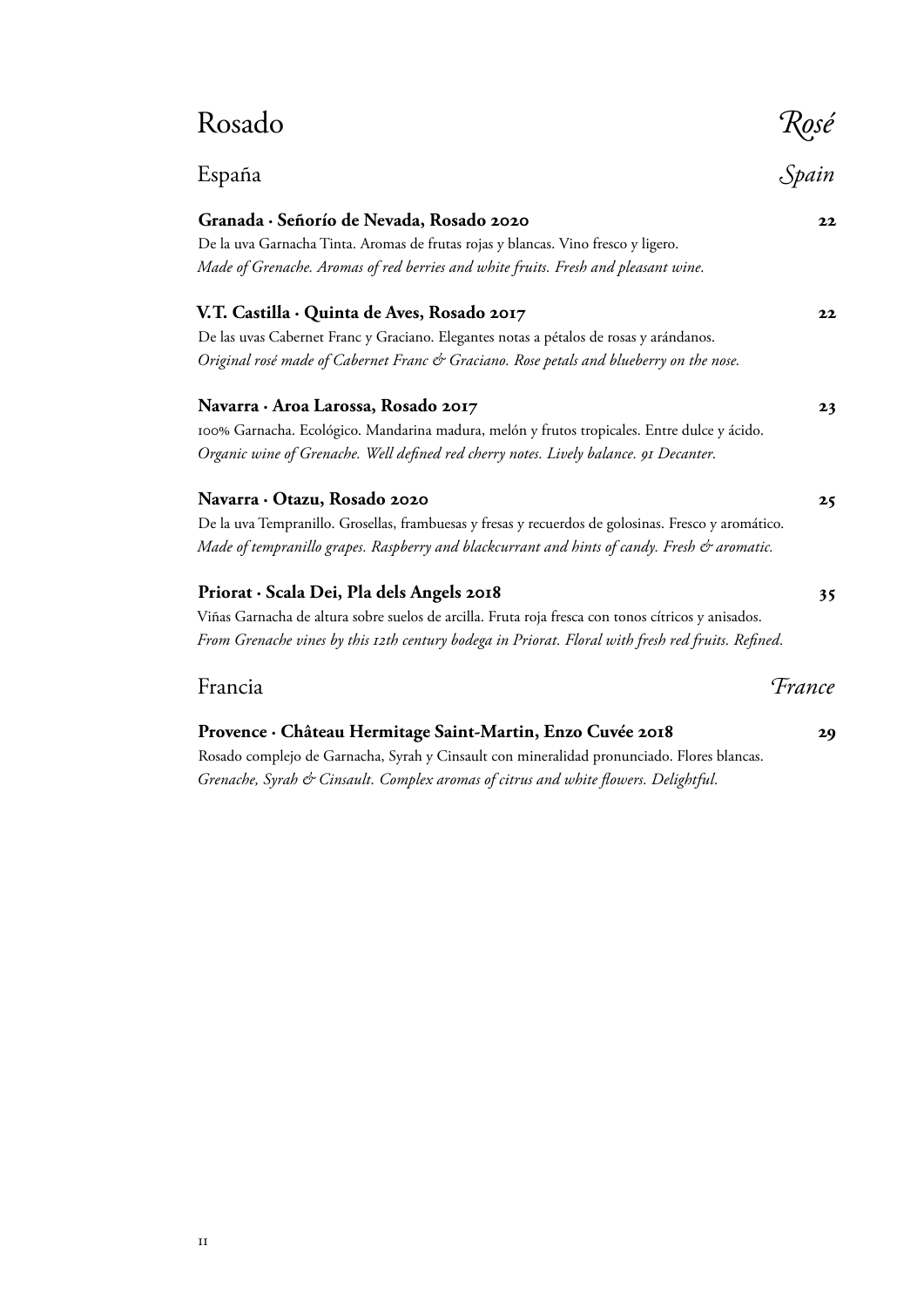## Alicante *Alicante*

#### **Finca Collado, Delit, Monastrell 2016 29**

Viñas viejas de Monastrell en suelos arenosos. Compote de frutas (higo y ciruela). *Old vine Mourvèdre from sandy soils. Figs and plums, with balsamic notes and coffee.*

#### **Enrique Mendoza, Estrecho 2016 32**

100% Monastrell de un solo pago. 14 meses en barricas de 500 l. Sotobosque, humus y tierra. *Single vineyard Mourvèdre with 14 months 500 litre oak barrel. Wet earth, forest floor.*

### Almansa *Almansa*

**Envínate, Albahra 2017 26** Garnacha Tintorera fermentado y madurado en depósitos de hormigón. Vino de corte original. *Garnacha Tintorera is a Grenache-Petit Bouschet hybrid. Concrete egg fermentation. 93 Parker (2016).*

| Bierzo                                                                                   | Rierzo |
|------------------------------------------------------------------------------------------|--------|
| Vinos Valtuille, Pago de Valdoneje, La Tellería 2019                                     | 24     |
| Viñas viejas de Mencía en laderas a 700 metros. Vino joven afrutado y con perfil ligero. |        |
| 85 year old vine Mencía from Northern Spain. Fruity and relatively light young red.      |        |
| Raúl Pérez, Ultreia Saint Jacques 2019                                                   | 27     |
| Frutosidad y frescor de la variedad Mencía del maestro Raúl Pérez. 94 Parker.            |        |
| Alluring aromas of mulberry and light smoke, with a notably rich and fleshy palate.      |        |
| Descendientes de J. Palacios, Villa de Corullón 2019                                     | 64     |
| Vino delicado, envolvente y elegante. Sedosidad, frescura y mineralidad. 96 Parker.      |        |

*Great balance and freshness, a little herbal, versatile and complex. Very elegant indeed.*

Cádiz *Cádiz* **Huerta de Albalá, Taberner 2016 36**

100% Syrah. Un vino que conquista con notas picantes, como la pimienta y su dulzor amargo. *Very Southern Syrah with 18 months in French oak. Powerful stuff. Spices and oak rule here.*

### Campo de Borja *Campo de Borja*

#### **Borsao, Tres Picos Garnacha 2017 27**

100% Garnacha de viñas viejas de altitud. Matices florales en nariz. Mora, ciruela. Sedoso. *A fine example of old vine Grenache. Floral notes in the nose and body of dark fruits, leather.*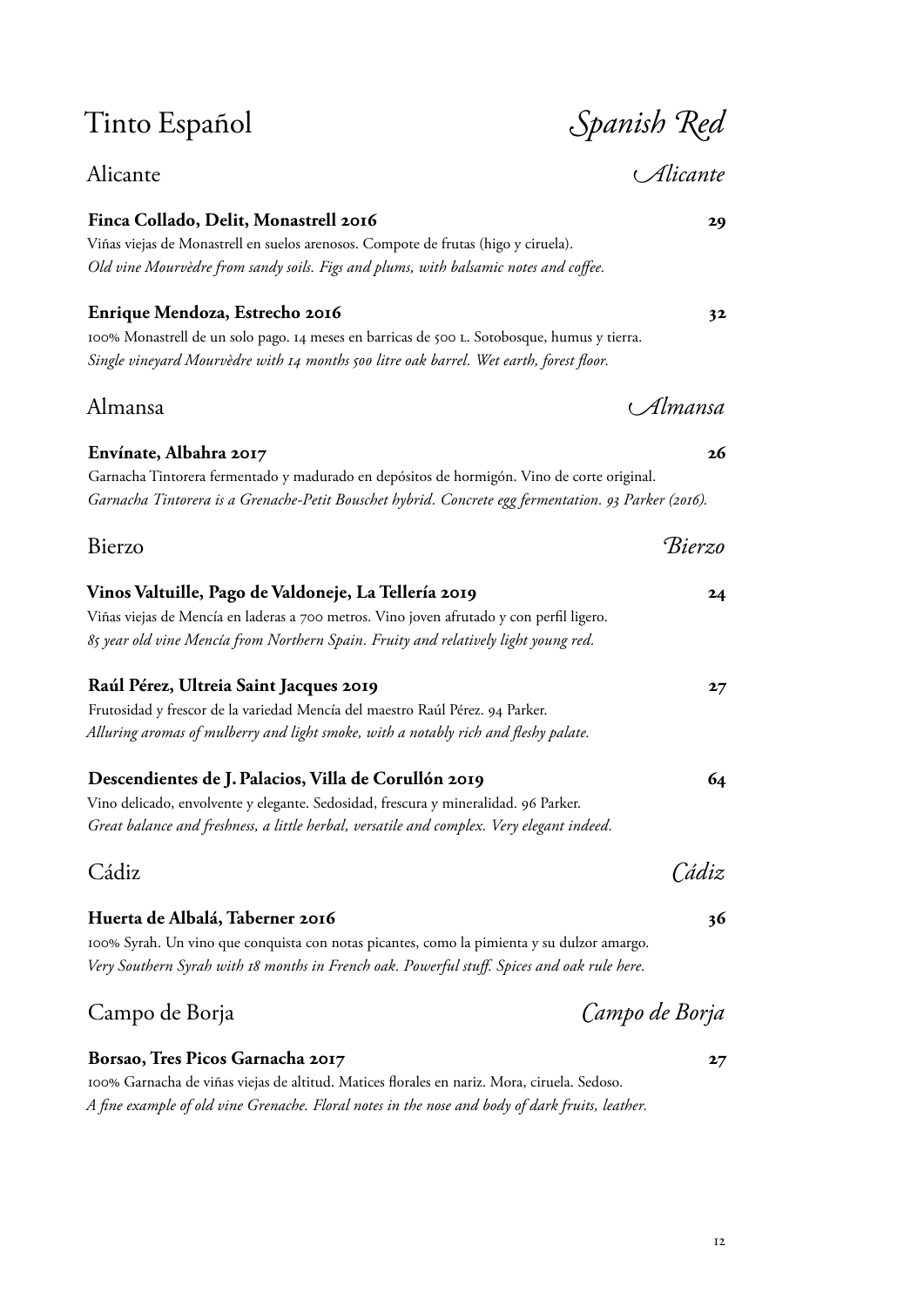### Costers del Segre *Costers del Segre*

#### **Castell d'Encús, Acusp Pinot Noir 2016 58**

Pinot Noir de los Pirineos muy aromático y ligero. Notas de sotobosque, fresa y frambuesa. *Wonderfully light and aromatic Pinot Noir from global warming proof location in Pyrenees.*

### Granada *Granada*

### **Bodegas Muñana, Tres Cepas 2017 24** Aromas a frutos rojos, notas especiadas. Tampranillo con Cab Sauv y Petit Verdot. *Blend of Tempranillo, Cab Sauv and Petit Verdot. Powerful stuff. 92 James Suckling.* **Bodega Méndez Moya, Cabernet Sauvignon 2014 25** Vino ecologico. Aromas a tostados con boca carnosa con taninos elegantes. Roble bien fundido. *Ecological wine with 20 months ageing in 300 litre oak barrels. Spectacular fruit, balanced oak.* **Fontedei, Garnata 2014 29** Vino con crianza de Garnacha del pueblo con Merlot y Syrah. Potente y largo en boca. *Old vine Grenache from the local village. Blended with Merlot and Syrah. Serious wine.* **Bodegas Calvente, Castillejos 2016 35** Fruta negra, especias. Cabernet Sauvignon y Syrah. Vino muy bien hecho. Madera integrada. *Black fruits, spices. Cabernet Sauvignon and Shiraz. Very well made smooth wine, subtle oak.*

### Jumilla *Jumilla*

| Juan Gil, 12 meses 2019                                                                      | 26 |
|----------------------------------------------------------------------------------------------|----|
| 100% Monastrell. Explosiva carga frutal y el dulzor típico de la Monastrell. Vino ecológico. |    |
| Organically farmed Mourvèdre. Good reflection of this particular terroir. Full on fruit.     |    |
| Casa Castillo, Las Gravas 2019                                                               | 42 |
| Uvas Monastrell (70%) Cabernet Sauvignon (15%) y Syrah (15%). Mineral, afrutado y fresco.    |    |
| Blend of Mourvèdre, Cabernet Sauvignon and Shiraz grapes. Fresh, fruity and minerally.       |    |
| Bodegas El Nido, Clio 2014                                                                   |    |

Uvas Monastrell (70%) de viñas viejas y Cabernet Sauvignon (30%). Carnosidad y opulencia. *Blend of Mourvèdre and Cabernet Sauvignon grapes. Highly potent and opulent wine.*

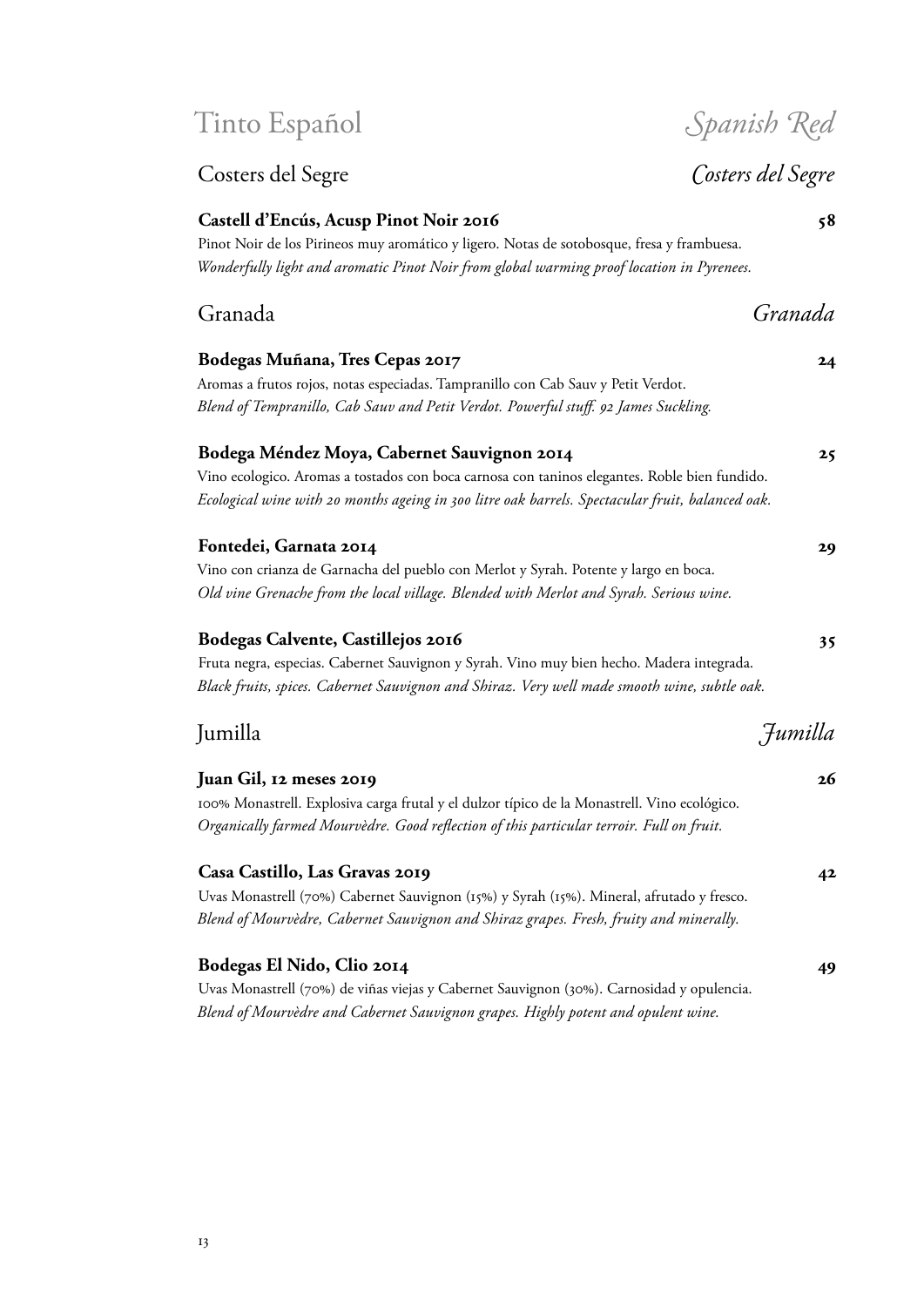### Madrid *Madrid*

### **Uvas Felices, El Hombre Bala 2019 32**

Vino innovador de viñas viejas de la uva Garnacha. Estilo ligero y fácil. Muy equilibrado. *Lovely round and mellow style. 95 Decanter! Delicious easy-drinking red with a light touch.*

### **Bernabeleva, Arroyo del Tórtolas 2014 47**

Viñedo viejo de Garnacha al oeste de Madrid. Un solo pago con suelo granítico. Sabor tierra. *Old vine Grenache from Madrid region. Single vineyard with granite soils. Earthly.*

### Mallorca *Mallorca*

**4 Kilos 2017 46**

Tinto elegante al 100% con la autóctona Callet. Potente, carnoso, pero también muy elegante. *100% Callet; a Mallorcan grape. Potent yet very elegant wine with intriguing complexity.*

Montsant *Montsant*

#### **Celler Masroig, Solà Fred 2017 22**

Un vino joven de 100% Cariñena sin barrica. 97 puntos de Decanter por un precio ridículo! *100% Carignan, unoaked. Vivid prune, herbs and dried berries. 97 Decanter World Wine Awards.*

### Navarra *Navarra*

#### **Bodegas Artazu, Santa Cruz de Artazu, Garnacha 2012 44**

Garnacha espectacular de Navarra de viñas viejas. Fruta roja fresca y negra madura. *Old vine Grenache from Navarra. Elegantly combines fresh red fruits with mature black fruits.*

### Rias Baixas *Rias Baixas*

#### **Zarate, Caiño 2016 29**

Vino para quienes desean experiencias nuevas. Variedad Caiño. Vino tinto atlántico ligero. *Something different. Grape variety Caiño. Just 1250 bottles. Fresh, light Atlantic red. 94 Parker.*

### Ribeira Sacra *Ribeira Sacra*

#### **Coca i Fitó, Tolo do Xisto 2016 27**

"Loco por la pizarra." Mencía mineral y salino de la zona atlántica. Media crianza. Aromático. *"Crazy about slate." Mencía grapes from Atlantic area in NW Spain. Minerally and saline wine.*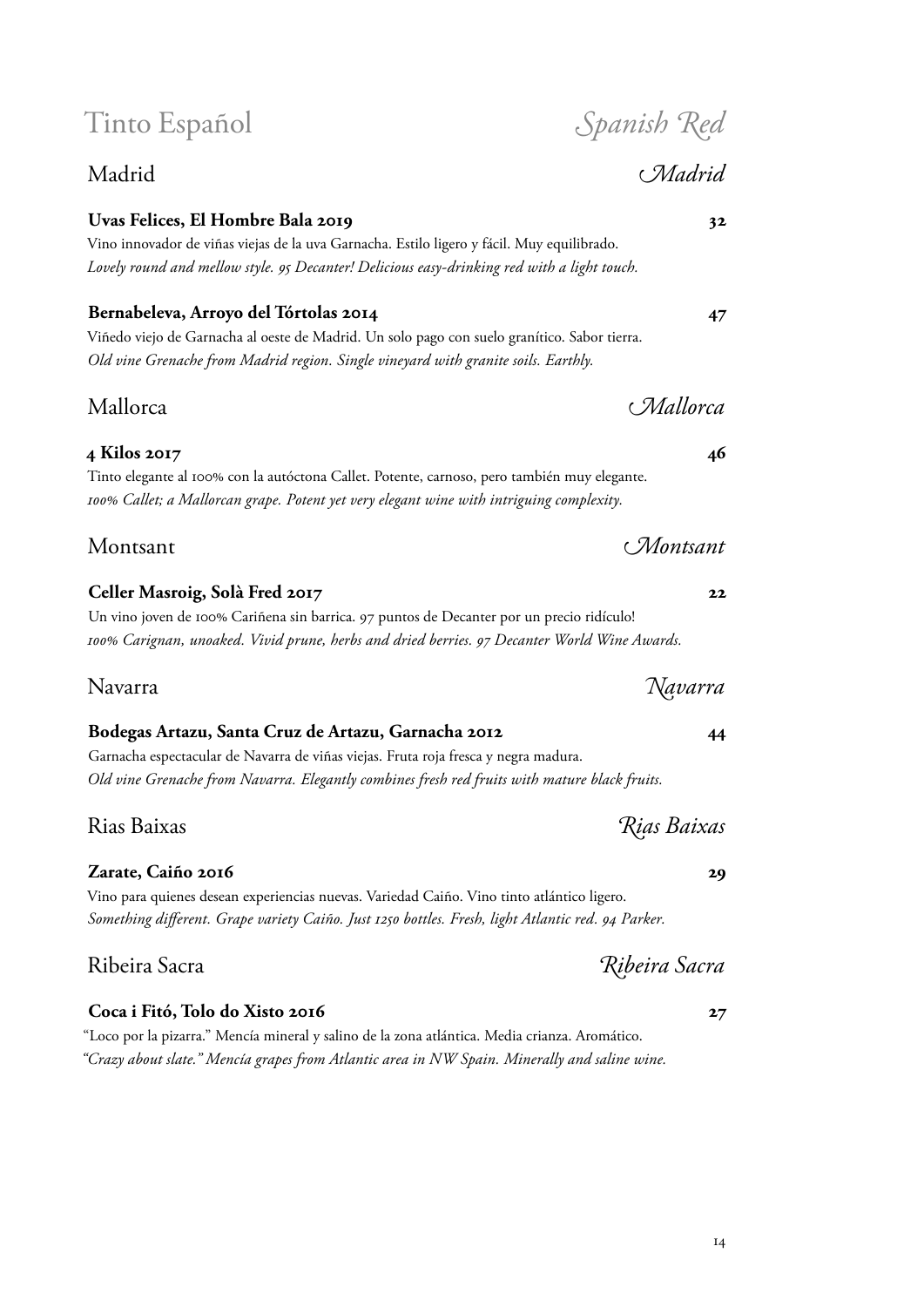Tinto Español *Spanish Red*

| Priorat | Priorat |
|---------|---------|
|         |         |

| Cal Grau, La Petite Agnès 2015<br>50% Garnacha, 50% Cariñena. Minerales y ahumados en nariz. Elegante expresión del Priorat.<br>Wine from 50/50 blend of Grenache and Carignan. Elegant expression of slate grown Priorat.  |              | 25                |
|-----------------------------------------------------------------------------------------------------------------------------------------------------------------------------------------------------------------------------|--------------|-------------------|
| Coca i Fitó, Samsara 2015<br>50% Garnacha, 35% Cariñena, 10% Syrah de pizarra. Fresco, suave y envolvente.<br>Wine from Grenache, Carignan and Shiraz. Notes of mandarin! Fresh and smooth wine.                            |              | 29                |
| Álvaro Palacios, Camins del Priorat 2014<br>50% Garnacha, 15% Cariñena, etc. Piel de fruta madura, sandía con notas florales.<br>Wine from Grenache, Carignan and other grapes. Fresh wine with floral notes.               |              | 3 <sub>1</sub>    |
| Vall Llach, Embruix 2014<br>Garnacha, Cariñena, Cabernet Sauvignon, Syrah y Merlot. Roble francés. Vino intenso.<br>Impressive wine. Grenache, Carignan, Cabernet Sauvignon, Shiraz and Merlot. French oak.                 |              | 33                |
| Mas d'en Gil, Coma Vella 2016<br>Un completo coupage de las variedades de la zona. La fruta y el terroir son los protagonistas.<br>Primarily Grenache together with other varieties. Intense dark fruit flavours.           |              | 39                |
| Ferrer Bobet, Vinyes Velles 2015<br>Dominado por Cariñena. Profundo, oscuro y sutil. Vino complejo, austero y provocativo.<br>Carignan dominated blend. Deep, dark and vivid. Great complexity and finesse. 97 Decanter.    |              | 56                |
| Clos Figueres 2013<br>Complejo, elegante y definitivamente auténtico, nacido de una selección de las mejores uvas.<br>Incense, graphite and smoky herbs. With good depth to its raspberry and bitter cherry flavours.       |              | 67                |
| Clos Mogador 2015<br>Abundancia de frutos rojos que se superponen con notas de café, regaliz y especias. 97 Parker.<br>An abundance of earthy red fruits is overlaid with coffee, liquorice and spices. René Barbiers best! |              | 93                |
| Álvaro Palacios, Finca Dofí<br>Hermano pequeño del carísimo L'Ermita. 95% Garnacha de suelos pizarrosos.                                                                                                                    | 2019<br>2015 | <b>129</b><br>139 |

*"Grenache is a musical, joyful variety" says Álvaro Palacios. Brown slate terraces.*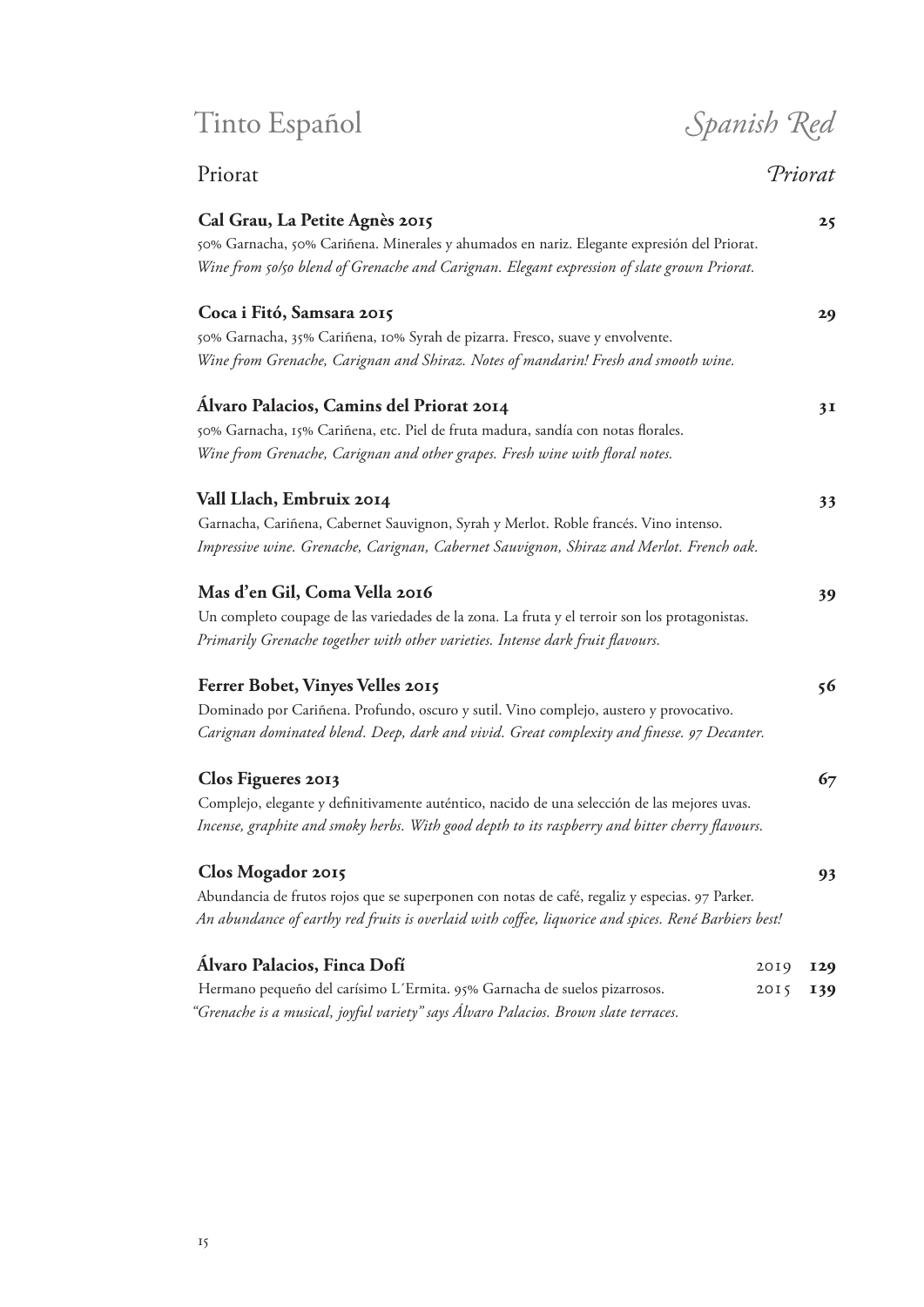## Ribera del Duero *Ribera del Duero*

| Arrocal 2018                                                                                     | 22 |
|--------------------------------------------------------------------------------------------------|----|
| Vino muy sabroso, con buena fruta, de intenso color. Con notas frescas y madera suave.           |    |
| Tasty, oak matured wine with intense fruit and typical dark colour. Refreshing.                  |    |
| Asenjo Manso, Silvanus 2015                                                                      | 26 |
| 100% Tempranillo de viña vieja. Vino serio de es bodega pequeña. Mucha intensidad.               |    |
| Great value! Serious wine from this small bodega. 92 Decanter. Ripe open palate.                 |    |
| Valsotillo, Crianza 2015                                                                         | 27 |
| Un Ribera clásico. Crianza en roble americano. Con una rica carga frutal, aromas de fruta negra. |    |
| Classical Ribera with aging in American oak. Fully charged fruit with dark berry aromas.         |    |
| Cillar de Silos, Crianza 2019                                                                    | 32 |
| 100% Tempranillo. Vino de excelente relación calidad/precio. 92 Parker (2014).                   |    |
| Bold, balanced wine. Full-on fruit with touches of new French oak. Value for money.              |    |
| Emilio Moro, 2015                                                                                | 32 |
| ¡Nunca defrauda! Agradable y redondo con taninos totalmente domados. Notas balsámicas.           |    |
| Never fails to impress! Smooth, balanced wine with balsamic notes and intense fruit.             |    |
| Arzuaga, Crianza 2018                                                                            | 36 |
| Vino de perfil elegante, fino y sutil. Predominan las frutas rojas y negras maduras.             |    |
| Full of fragrant black fruits, cinnamon, cigar box, vanilla, etc. Such refined elegance!         |    |
| Dominio de Atauta 2015                                                                           | 39 |
| 18 meses en barricas de roble francés. Boca sabroso, lleno, potente, retronasal ahumado.         |    |
| Powerful, mineral, ripe fruit, cocoa, sweet spices. Palate is fruity with round tannins.         |    |
| Pesquera, Reserva 2016                                                                           | 45 |
| Un clásico de verdad. Destacan frutos rojos (frambuesa, fresa) junto a balsámicos y maderosos.   |    |
| A classic balanced Ribera. More presence of red fruits, together with balsamic notes. Potent.    |    |
| Hacienda Monasterio 2016                                                                         | 48 |
| Bodega de prestigio que cuenta con los serivicios del enólogo Peter Sisseck. Finura y frescura.  |    |
| Peter Sisseck collaborates with this prestigious bodega. Result: big wine with finesse.          |    |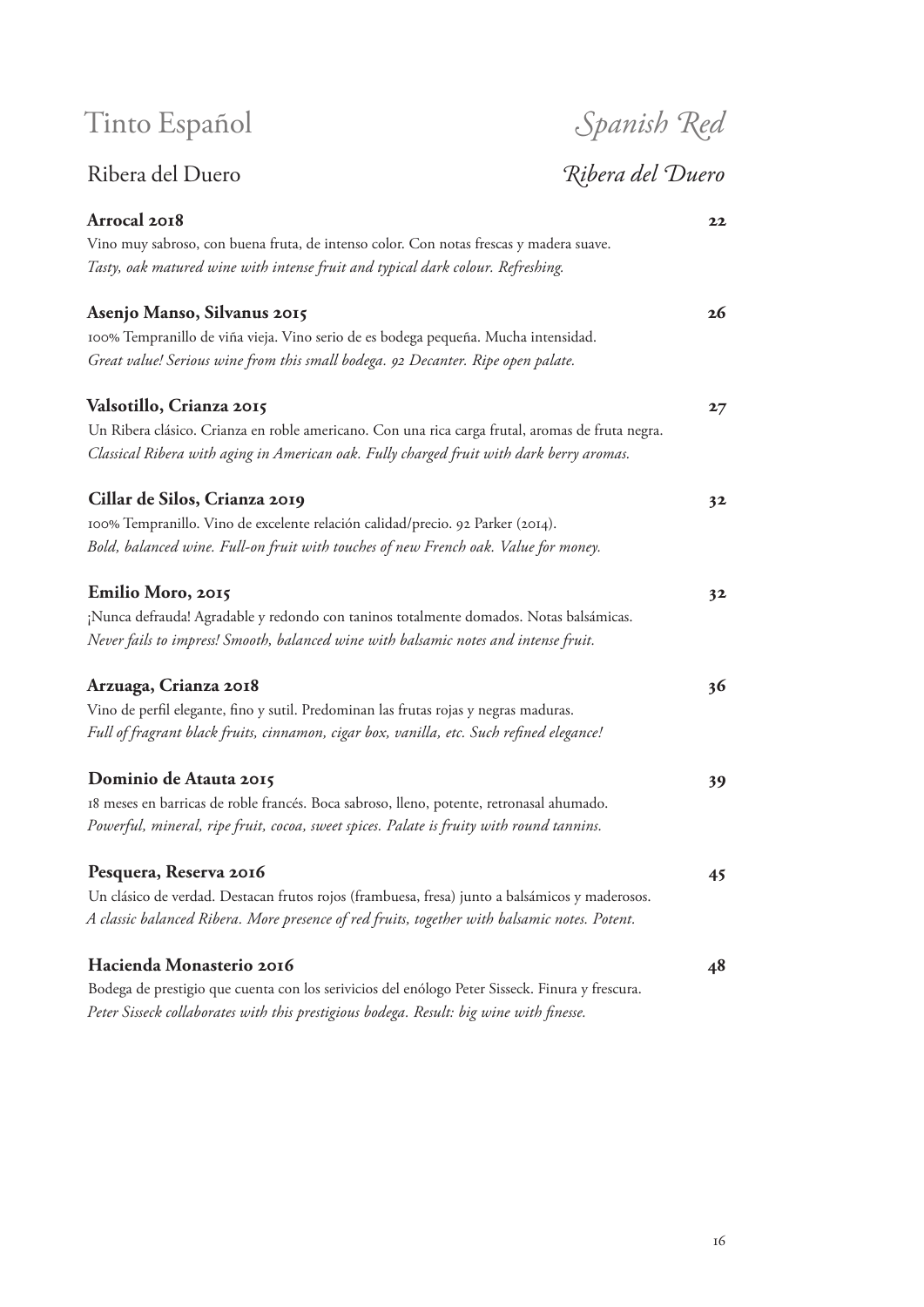### Ribera del Duero *Ribera del Duero*

**Aalto, 2015 49** Vino de gran intensidad y complejidad aromática. Fruta negra madura, tostados y regaliz. *Huge dark berry jammy nose. Mouth-filling flavours of berries and liquorice. 94 Parker.*

**Pago de Carraovejas, 2015 52** 90% Tinta del Pais, con Cabernet Sauvignon y Merlot. Vino potente y exuberante! *Mostly Tempranillo but blended with Cab Sauvignon and Merlot. Emblematic Ribera wine.*

#### **Negón, 2016 59**

Vino denso de una micro bodega biodinámica. Tempranillo, garnacha y albillo. Impresionante. *Biodynamic. Dense and leathery with generous fruit. Impressively built. 95 Decanter (2012).*

#### **Pago de los Capellanes, El Nogal 2016 68**

Vino de sólo una parcela. Aromas de flores, frutas frescas y tonos de vainilla. Vino elegante. *Single vineyard Ribera of modern style. Aromas of flowers, fresh fruit and vanilla notes.*

| Emilio Moro, Malleolus de Valderramiro 2010                                                      | <b>TT8</b> |
|--------------------------------------------------------------------------------------------------|------------|
| Un gran vino, potente y intenso. Viñedos con más de 80 años de edad. Gran riqueza y complejidad. |            |
| Great single vineyard wine of vines over 80 years old. Rich, complex, potent and intense.        |            |

| Dominio de Pingus, Flor de Pingus                                                                                                                                           | $2015$ 179   |            |
|-----------------------------------------------------------------------------------------------------------------------------------------------------------------------------|--------------|------------|
| Vino muy buscado. Nariz enorme a moras y ciruelas, muy especiada, cuero y tabaco.<br>Top years of this sought after wine. Superb bouquet of small dark cherries and cassis. |              | 2010 $187$ |
| Vega Sicilia, Valbuena                                                                                                                                                      | $2016$ $185$ |            |

| Un reserva de gran riqueza aromática. Unas de las mejores añadas de la historia.               | 2010 <b>194</b> |  |
|------------------------------------------------------------------------------------------------|-----------------|--|
| Some of the best vintages ever for this emblematic reserva of the renowned Vega Sicilia house. |                 |  |

#### **Vega Sicilia, Único 2010 390**

Vega Sicilia Único es un vino de leyenda. 2010 es una añada mítica. 100 puntos Tim Atkin. *Gran Reserva of the Spanish "First Growth" Vega Sicilia. The best Único ever, according to some.*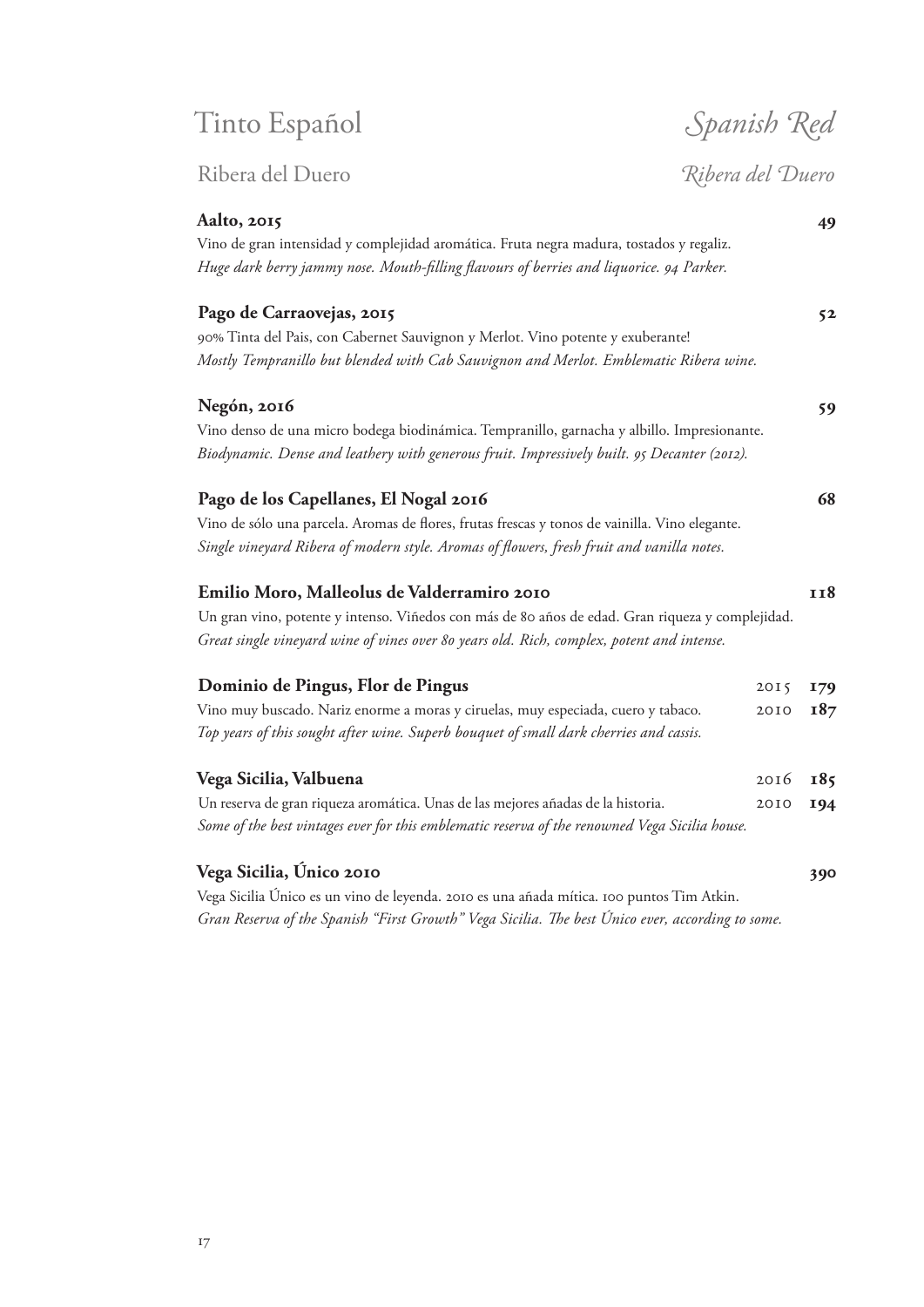| Tinto Español                                                                                                                                                                                                                            |                          |
|------------------------------------------------------------------------------------------------------------------------------------------------------------------------------------------------------------------------------------------|--------------------------|
| Rioja                                                                                                                                                                                                                                    | Spanish Red<br>Rioja     |
| Bodega Ruconia, Túbal 2015<br>Rioja moderno y nuestro favorito. Fruta negra, chocolate, vainilla y lácteos sobre nobles tostados.<br>Our favourite. Intense black fruits nicely balanced by the vanilla notes of oak. Impressive.        | 22                       |
| Burgo Viejo, Palacio de Primavera Reserva 2015<br>Reserva que destaca por su frescura y su boca aterciopelada, intensa y persistente.<br>Dark berry and spiced plums, shaved chocolate with vanilla cedar oak.                           | 25                       |
| Finca de Landaluce, Graciano 2017<br>100% Graciano. Potente y complejo. Frutos del bosque, violeta, cacao y minerales.<br>Single variety Graciano. Potent and complex with small forest fruits. 93 Parker (2015).                        | 25                       |
| Palacios Remondo, Finca La Montesa Crianza 2018<br>Álvaro Palacios deja su impronta enológica en este vino. Calidad-precio impresionante.<br>Old vine organically farmed grenache. Elegant, refined and floral. 93+ Parker.              | $27^{2}$                 |
| <b>Marqués de Riscal, Reserva</b><br>Rioja clásico, 26 meses en barricas de roble americano. Fruta madura, especies.<br>Fine example of classic Rioja. Violets, balsamic and black cherry. Fresh & elegant.                              | 2015<br>29<br>2010<br>39 |
| Remelluri, Reserva 2010<br>Rico en toques cremosos de roble, buena expresión de frutos rojos maduros y fruta negra.<br>Aromas of cherry-vanilla, cassis, licorice and dark chocolate. Lovely herb-tinged finish.                         | 32                       |
| Baigorri, Reserva Viñas Viejas 2010<br>Rioja moderno. Combinación perfecta de fruta intensa y la madera (roble francés). Madurez.<br>Well made modern Rioja. Perfect harmony between intense dark fruit and French oak.                  | 32                       |
| Valenciso, Reserva 2012<br>Vino elegante, refinado, sofisticado y versátil. Tanto para paladares clásicos que modernos.<br>Appeals to modern and classical tastes. Elegant, sophisticated and versatile. 93+ Parker.                     | 33                       |
| La Rioja Alta, Viña Arana Gran Reserva 2012<br>Nueva definición de un gran reserva con más fruta, más vibrante y más fresco. 97 Decanter.<br>Gran reserva redefined with more fruit shining through, more vibrant and fresher. Must try. | 36                       |
| Roda, Reserva 2015<br>Vino fresco y elegante, versátil, capaz de maridar con un pescado o una carne asada.<br>Serious and spicy wine that mixes black and red fruit. Fresh minerality.                                                   | 37                       |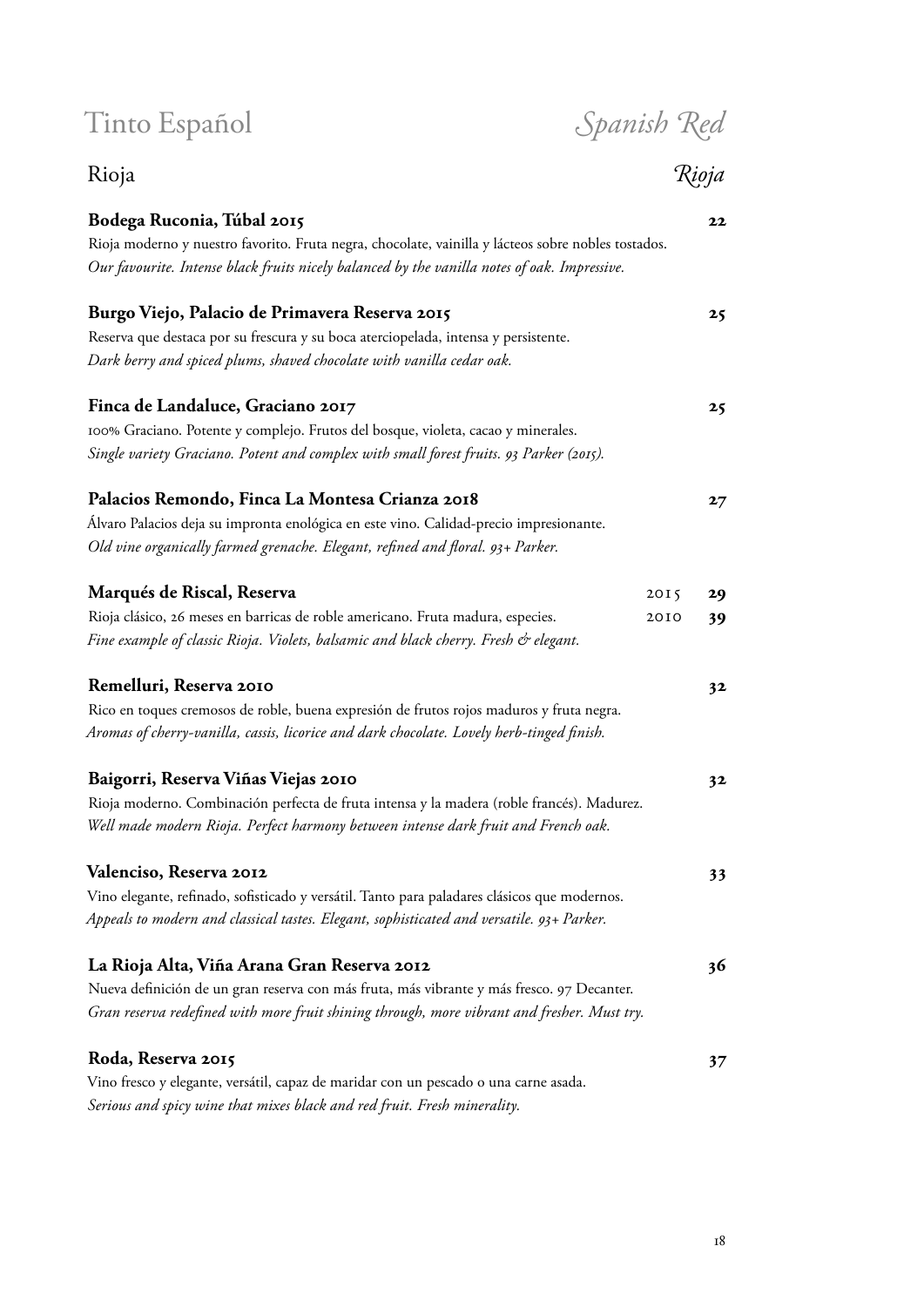Rioja *Rioja*

|   |           | ۰, | ٠<br>٩ |
|---|-----------|----|--------|
| × | . .<br>۰. | ۰. |        |

#### **Martínez Alesanco, Garnacha 2016 39**

#### Cepas de 90 años en una zona alta y fría de la Rioja. Garnacha muy impresionante y frutal. *This is an absolutely superb Grenache. Generous fruit and lovely texture. 97 Decanter.*

### **Bodegas Landaluce, Capricho 2015 41** Vino de corte m oderno, amable, profundo y fresco. Viñedos viejos y 18 meses de roble francés. *Great modern Rioja of old vines and 18 months of French oak aging. Decidedly fresh and fruity.* **López de Heredia, Viña Tondonia, Reserva** Aparte de las variedades tintas lleva Malvasía y Viura. Gran vino clásico. *Several red and some white grape varieties in this great classic. Long lived tradition.* 2005 **44** 2004 **53** 2001 **88 Bodegas Vinícula Real, 200 Monges Reserva 2010 58** En nariz frutas rojas, tabaco y cedro. Vino muy equilibrado con taninos nobles de la crianza. *A marvellous Rioja marrying modern development with classic barrel ageing. Perfect vintage.* **Pujanza, Norte 2012 69** Un vino muy especial de Rioja con fama mundial. Vino distinto muy fresco y complejo. *World class red from Rioja. This wine is fresh, complex and a full expression of its terroir.* **Remírez de Ganuza, Reserva 2010 87** Fruta muy sabrosa, casi golosa combinada con dulces tostados, especias y cacao. Espectacular. *Warm fruit, cacao, cherry and vanilla nose. Huge spice, power and ripeness. 95 Parker.* **Bodegas Muga, Prado Enea, Gran Reserva** Gran reserva ejemplar. Uno de los mejores vinos. Sólo hay superlativos para este vino. *Incredible freshness here. It´s pure aromas scream of red cherry, smoky oak and resin.* 2010 **88** 2005 **118 Marqués de Riscal, Barón de Chirel Reserva 2010 98**

Vino moderno de Rioja con mucha fruta negra con los tostados y especiados del roble francés. *Modern Rioja in bold style. Plenty of ripe dark fruit here, with spiced and toasted notes from oak.*

| Marqués de Murrieta, Castillo de Ygay Gran Reserva                                           |          | 2010 139 |
|----------------------------------------------------------------------------------------------|----------|----------|
| Uno de los más grandes clásicos. El gran reserva auténtico, honesto y complejo.              | 2001 I49 |          |
| One of the best classics. Excellent gran reserva, authentic, honest, complex and harmonious. |          |          |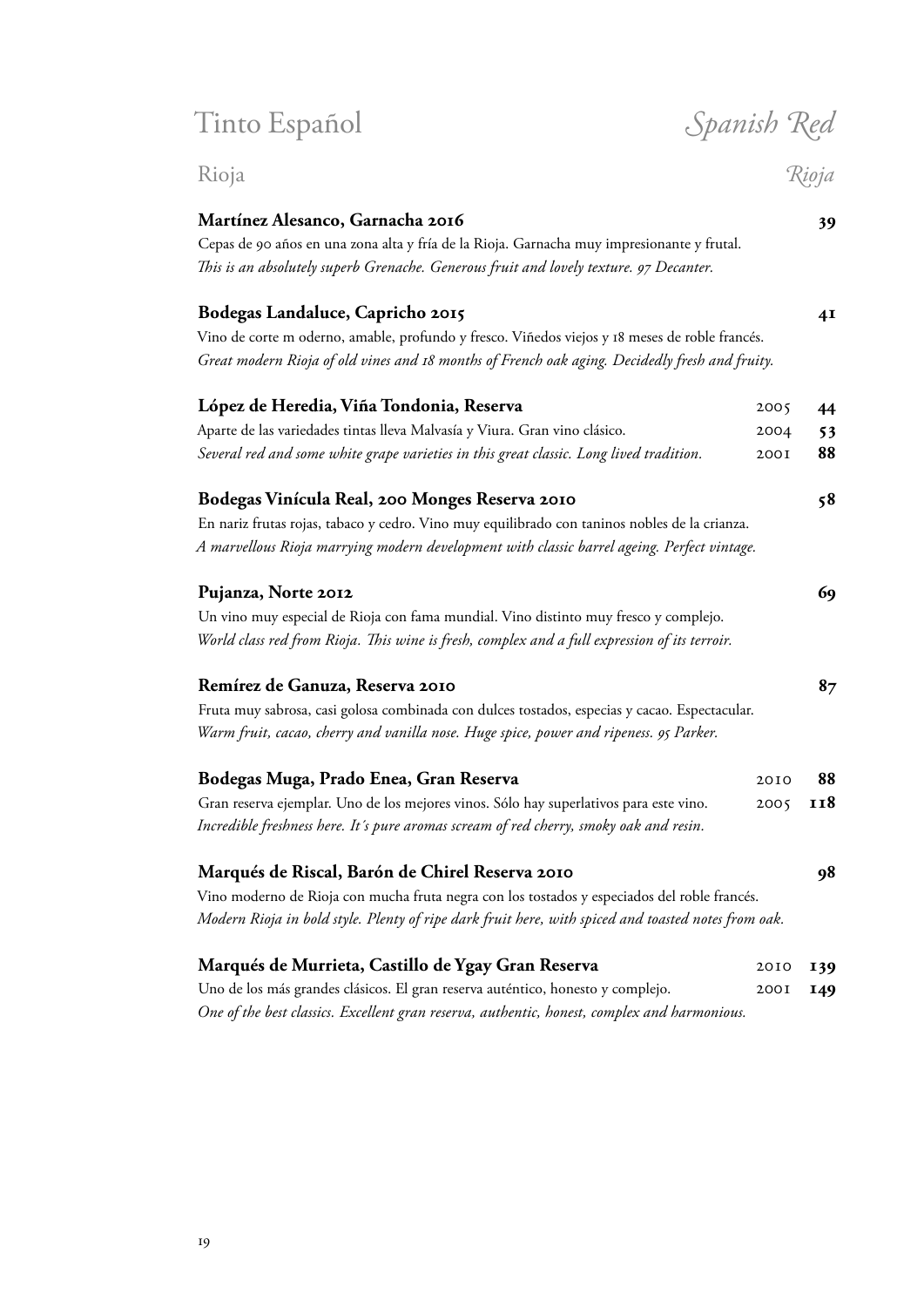## Rioja *∙* Viña Ardanza *Rioja ∙ Viña Ardanza*

| Viña Ardanza by the bodega La Rioja Alta S.A. is a mythical wine that deserves its own page. The wine is<br>made of Tempranillo (80%) and Grenache (20%) and is only made in very good and excellent years. |    |
|-------------------------------------------------------------------------------------------------------------------------------------------------------------------------------------------------------------|----|
| Viña Ardanza Reserva 2015                                                                                                                                                                                   | 38 |
| Vino equilibrado, fresco y estructurado con taninos suaves y redondos y un agradable final.                                                                                                                 |    |
| Lovely fresh version of Ardanza. Fine and soft tannin, lots of mocha and cacao. 93 Decanter.                                                                                                                |    |
| Viña Ardanza Reserva 2012                                                                                                                                                                                   | 39 |
| Complejo y armonioso en nariz. Vino con taninos resueltos y terriblemente equilibrado.                                                                                                                      |    |
| Complex and harmonious on the nose, this wine is smooth, balanced and accessible already.                                                                                                                   |    |
| Viña Ardanza Selección Especial 2010                                                                                                                                                                        | 42 |
| Según la bodega una de las mejores añadas del siglo xxI. Vino sedoso y equilibrado. 95 Parker.                                                                                                              |    |
| One of the best years of the century for this mythical wine. Seductive and balanced. 96 Decanter.                                                                                                           |    |
| Viña Ardanza Reserva 2009                                                                                                                                                                                   | 4I |
| Sabroso con una suave frescura, agradable estructura y don finos y elegantes taninos.                                                                                                                       |    |
| Blackberries and sour cherries. Smooth, medium bodied and fine tannins. Drinking well now.                                                                                                                  |    |
| Viña Ardanza Reserva 2008                                                                                                                                                                                   | 43 |
| En nariz notas de cereza y casis, que se ensamblan con café y vainilla. Buen punto de maduración.                                                                                                           |    |
| Nose with cherries and blackcurrants. Smooth and refreshing. Drinking very well now.                                                                                                                        |    |
| Viña Ardanza Reserva 2007                                                                                                                                                                                   | 45 |
| Nariz de ciruelas y especias. Menos taninos que el 2008, pero no tan suave que el 2005.                                                                                                                     |    |
| Plums and spice in the nose. Softer than 2008, but more full-bodied than the round 2005.                                                                                                                    |    |
| Viña Ardanza Reserva 2005                                                                                                                                                                                   | 59 |
| La elegancia del 2005, su aroma y gusto hacen de él una elección sin posibilidad de fallo.                                                                                                                  |    |
| Lovely round and complex wine with loads going on in the nose. Nearing its absolute peak.                                                                                                                   |    |
| Viña Ardanza Reserva 2004                                                                                                                                                                                   | 72 |
| Fruta intensa y negra. Elegido entro los 100 mejores vinos del mundo por Wine Spectator en 2014.                                                                                                            |    |
| Dark and intense. One of the 100 best wines in the world according to Wine Spectator in 2014.                                                                                                               |    |
| Viña Ardanza Reserva Especial 2001                                                                                                                                                                          | 89 |
| La mejor añada desde 1964. Ahora se encuentra en su punto óptimo de maduración.                                                                                                                             |    |
| Best year since 1964. This wine is now at its peak. Soft, smooth, hugely complex.                                                                                                                           |    |

Viña Ardanza de la bodega La Rioja Alta S.A. es un vino mítico que merece una página entera. Hecho de las uvas Tempranillo (80%) y Garnacha (20%), es un vino que sólo se hace en los años muy buenos y excelentes.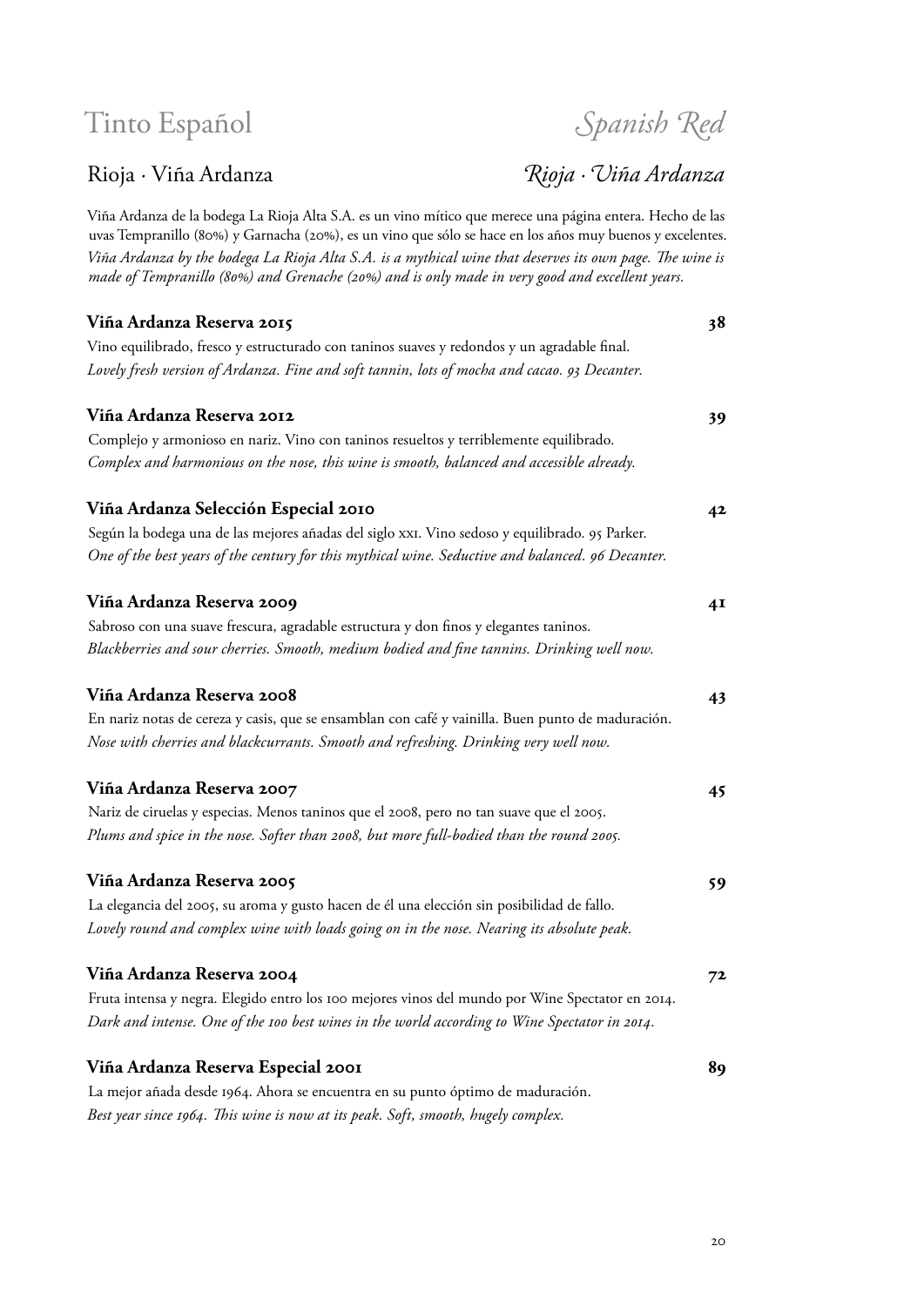Sierras de Málaga *Sierras de Málaga* **F. Schatz, Acinipo 2013 27** Uvas Lemberger de cultivo ecológico cerca de Ronda. Frutas rojas, suave y redondo. *From Blaufränkisch grapes organically grown near Ronda. Red fruits, round and seductive.*

**Sedella 2016 33** Tinto andaluz excepcional. Uvas Romé y Garnacha en suelos pizarrosos con vistas al mar! *Romé and Grenache grown on slate with views of the Med. Top winemaker. 92 Decanter.*

| Cortijo los Aguilares, Pinot Noir 2015                                                 | 44   |
|----------------------------------------------------------------------------------------|------|
| De viña de Pinot Noir a más de 900m de altitud. Aroma floral, expresivo. Boca sabroso. |      |
| From Pinot Noir grapes grown at over 900 metres. Floral aromas. Authentic pinot!       |      |
| Toro                                                                                   | Toro |

**Elias Mora, Crianza 2015 28** Bouquet bien atado con moras, hojas de frambuesa y un toque de miel. *40 year old vines. Blackberry, raspberry leaf and honey aromas. Full of vigour.*

| Telmo Rodríguez, Gago 2015                                                                    | 32 |
|-----------------------------------------------------------------------------------------------|----|
| Fruta roja madura, una nota de cacao con recuerdos de clavo. Sobre fondo balsámico y mineral. |    |
| Ripe red fruits, a note of cacao with a hint of clove. On a balsamic and minerally basis.     |    |

| Matsu, El Viejo 2015                                                                         | 49 |
|----------------------------------------------------------------------------------------------|----|
| Viñedos centenarios cultivados siguiendo métodos biodinámicos. Vino poderoso y muy mineral.  |    |
| From very old Tempranillo vines cultivated biodynamically. Very minerally and powerful wine. |    |

| Pintia<br>Del grupo Vega Sicilia. Aromas a fruto salvaje some casís o arándano. Vino complejo.<br>Made by the Vega Sicilia house. Black fruit, fine minerality. Value for money. 95 Parker. | 2016<br>2010 | 63<br>68 |
|---------------------------------------------------------------------------------------------------------------------------------------------------------------------------------------------|--------------|----------|
| <b>Uclés</b>                                                                                                                                                                                |              | Uclés    |
| Bodegas Fontana, Quinta de Quercus 2018                                                                                                                                                     |              | 26       |

Viñedo viejo de Tempranillo. Vino largo y delicado, estructurado pero suave y agradable. *Old vine Tempranillo. Delicate and structured wine, smooth and oak matured.*

## Tinto Español *Spanish Red*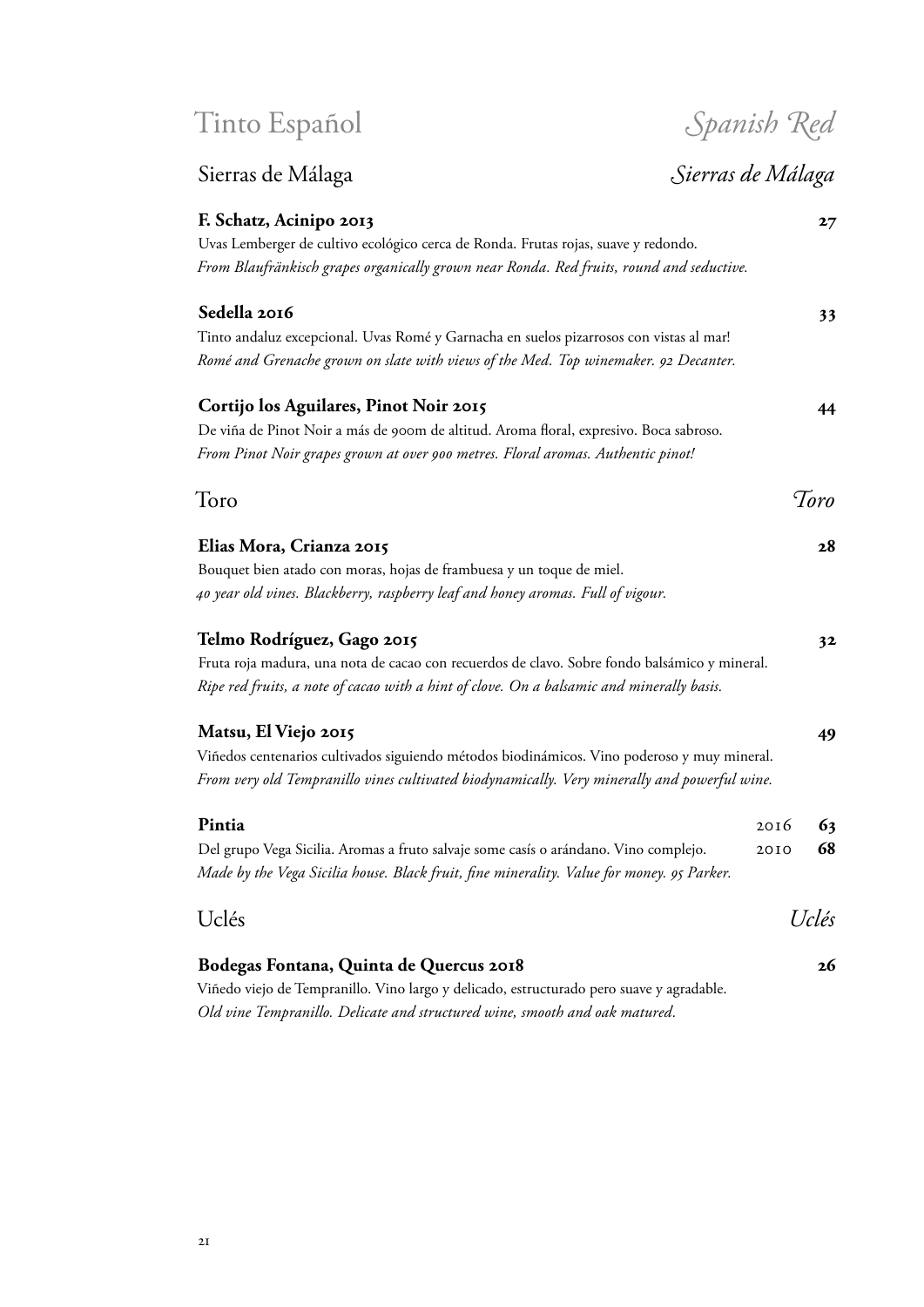### **Cerro Gallina, Bobal 2017 32**

Cepas casi centenarias de la variedad Bobal del interior de Valencia. Vino potente y untuoso. *90 year old Bobal vines up in the hills of Valencia. Red and black fruits with spices.*

### Valencia *Valencia*

**Celler del Roure, Safrà 2015 24**

De la uva Mandó. Fermentado en lagar de piedra y luego 6 meses en tinajas de barro. *From autochthonous Mandó grapes of Valencia's mountains. 6 months in ceramic vats.*

| Sardón de Duero, Abadía Retuerta, Selección Especial 2015<br>75% Tempranillo, 15% Cabernet Sauvignon y 10% Syrah. Sabor intenso de fruta negra.<br>Award winning wine from just outside the Ribera del Duero D.O. Incredible expressiveness. | 36 |
|----------------------------------------------------------------------------------------------------------------------------------------------------------------------------------------------------------------------------------------------|----|
| Bodega Valduero, Finca Azaya 2017<br>100% Tempranillo sensacional. Un vino tinto concentrado con aromas de frutos rojos.<br>Single grape Tempranillo. Hugely amenable red with fruit at centre stage. 97 Decanter.                           | 36 |
| Tudela de Duero, Mauro 2015<br>95% Tempranillo y 5% Syrah. Sabor intenso de fruta negra. Una de las marcas más fiables.<br>Big wine from a veteran Vega Sicilia winemaker. Force and elegance combined.                                      | 45 |

Vinos de la Tierra de Castilla y León *Castilla y León*

**Salamanca, Bodega Cámbrico, Rufete 2008 49** 100% Rufete. Cepas muy viejas en la Sierra de Francia. Complejo. Frambuesa. *Monovarietal Rufete grown on granite terraces. Complex and harmonious. Raspberry.*

### Utiel Requena *Utiel Requena*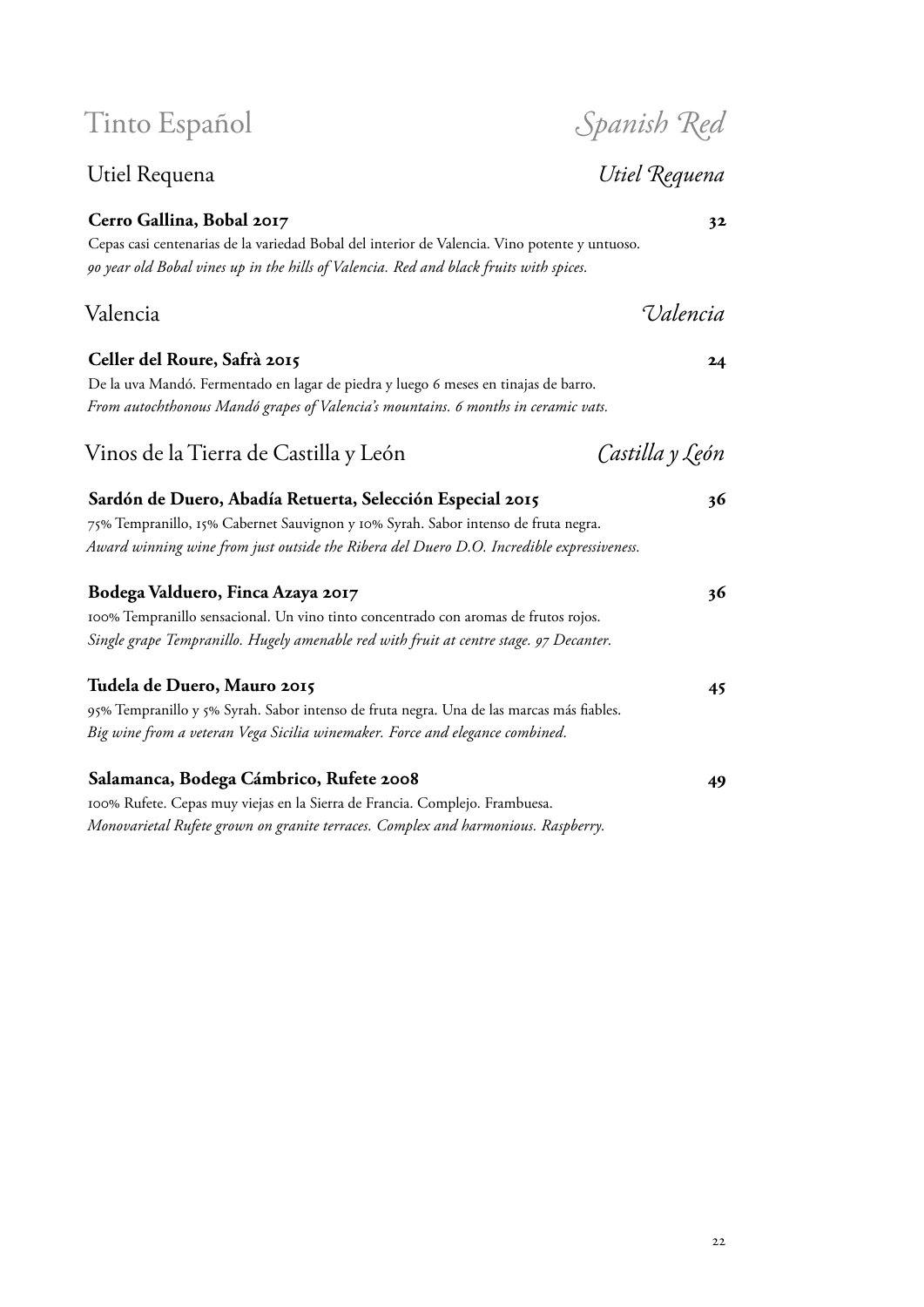## Tinto Otros *Other Red*

Alemania *Germany*

### **Baden ∙ Bernhard Huber, Alte Reben Spätburgunder 2015 44**

Pinot noir de viñas viejas con fruta muy profunda e intensa. Especias dulces y chocolate negro. *Deep, dense fruit in this minerally old vine pinot noir. Sweet spices and bitter chocolate.*

### Argentina *Argentina*

## **Mendoza ∙ Finca Perdriel, Malbec 2014 28**

Buen vino. Muy redondo, bien rematado, sin aristas. Afrutado y largo. Típico Malbec. *A typical Malbec with good fruit, reasonable length and a full flavour. Very Malbec.*

#### Australia *Australia*

#### **South Australia ∙ Penfolds, Bin 28 Kalimna Shiraz 2018 55**

Vino carnoso y denso de textura suave y con intensos aromas de ciruelas, fresas y vainilla. *Warm climate Ozzy shiraz: ripe, robust and generously flavoured. 92 Parker.*

| Austria                                                                                    | Austria |
|--------------------------------------------------------------------------------------------|---------|
| Burgenland, Judith Beck, Blaufränkisch 2015                                                | 27      |
| De la uva Blaufränkisch. Un tinto austriaco interesante. Cereza madura y ciruela.          |         |
| Interesting and gorgeous wine, marrying ripe cherries, plums & blueberries with freshness. |         |

## Chile *Chile* **Colchague ∙ Casa Silva, Carmenère Reserva 2015 23** Frutas negras maduras con buen balance entre la fruta y el roble francés. Poderoso. *Ripe black and forest fruits with good oak vs. fruit balance. Powerful Carmenère.* Estados Unidos *United States*

| Oregon, Seven Springs Pinot Noir 2016                                       | 59 |
|-----------------------------------------------------------------------------|----|
| Un Pinot Noir perfumado, ligero, seco y con toques ahumados. Aterciopelado. |    |
| Outstanding Pinot Noir from Oregon. Savoury, smoky and ample nuance.        |    |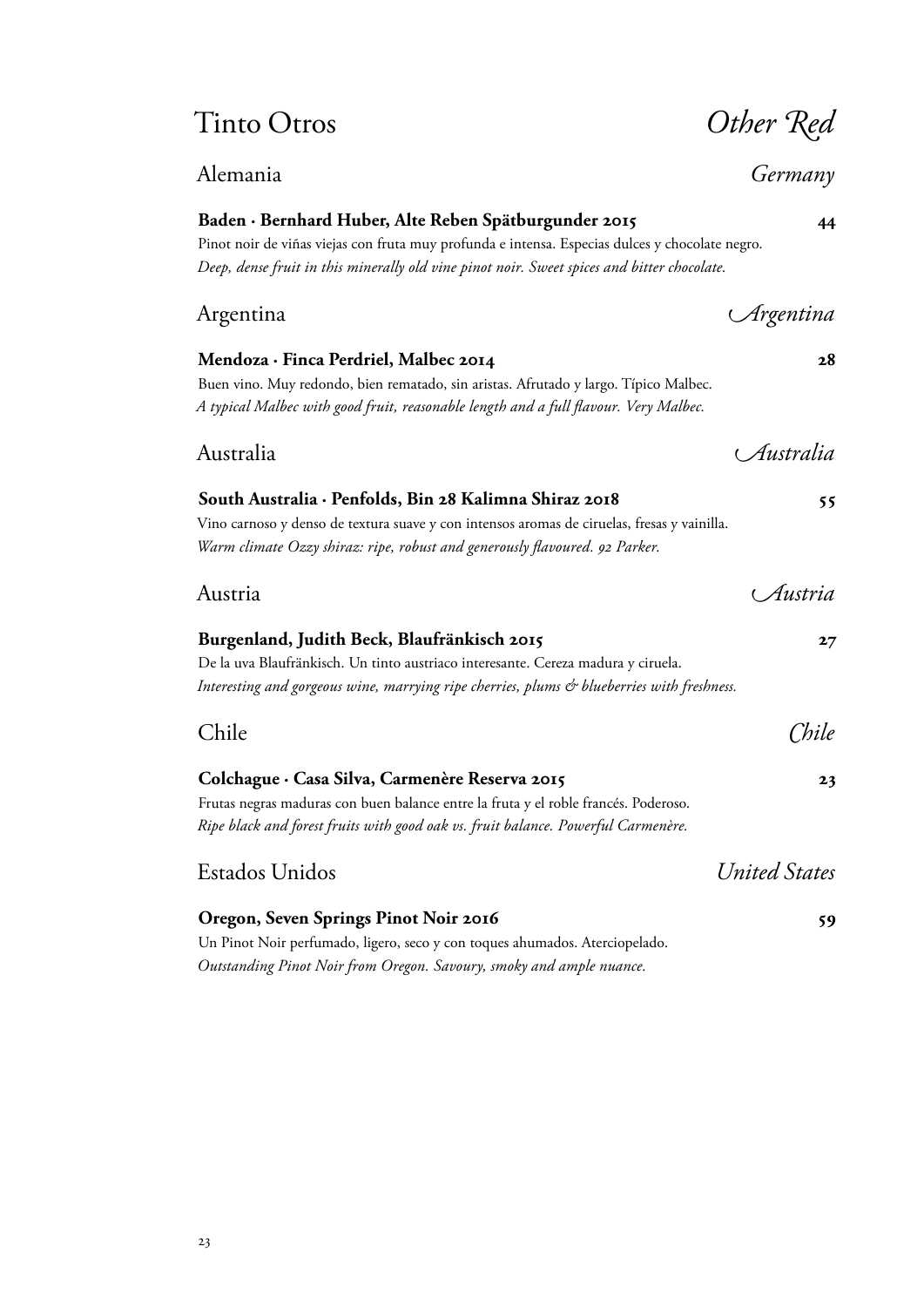| <b>Tinto Otros</b>                                                                                     |                    |
|--------------------------------------------------------------------------------------------------------|--------------------|
| Italia                                                                                                 | Other Red<br>Italy |
| Tedeschi, Amarone della Valpolicella 2016                                                              | 49                 |
| Vino hecho con uvas secadas. Sabores de frutas negras, especias, regaliz y tabaco.                     |                    |
| Wine with a velvety, raisiny character with structure, good balance and persistency.                   |                    |
| Brunello di Montalcino · Il Poggione 2016                                                              | 66                 |
| Un Brunello increíble de uvas Sangiovese. Muy buena añada. 97 Parker.                                  |                    |
| Blackberry, cherry, some walnut and chocolate, as well as mahogany. Beautiful depth.                   |                    |
| Barolo · Vajra, Bricco delle Viole 2013                                                                | 76                 |
| Producto de la "poética productiva" de Vajra. Gran riqueza aromática en ese Barolo fresco.             |                    |
| A real head turner. Sweet, perfumed, vivid and exceptionally beautiful. Wine of finesse.               |                    |
| Nueva Zelanda                                                                                          | New Zealand        |
| Central Otago · Explorer Pinot Noir 2013                                                               | 38                 |
| Un Pinot Noir típico y afrutado con cereza dulce, tierra mojada y un toque de tomillo.                 |                    |
| Fruity and distinctly varietal Pinot with sweet cherry, light clay and a hint of thyme.                |                    |
| Sudáfrica                                                                                              | South Africa       |
| Stellenbosch · Hartenberg, Shiraz 2015                                                                 | 33                 |
| Syrah oscuro con aromas elegantes de especias, flores y fruta negra. Vino denso y cálido.              |                    |
| Saturated deep black-red with aromas of spices, violets and berries. Rich and silky. $4\star$ Platter. |                    |
| Franschhoek, La Motte, Pierneef Syrah Viognier 2015                                                    | 39                 |
| Mezcla de uvas Syrah y Viognier. Un vino muy intenso y frutal. Perfuma de rosas y roble.               |                    |
| 94% Syrah and 6% Viognier with a rich fruity style. Green pepper, mulberry. 4.5 $\star$ Platter.       |                    |
| Stellenbosch · Kanonkop, Pinotage 2015                                                                 | 44                 |
| Vino complejo de la uva Pinotage. Fruta roja en nariz. Vino clásico grande y elegante.                 |                    |
| A complex wine with red fruit flavours. Big, elegant and ripe tannin structures. 4.5 $\star$ Platter.  |                    |
| Stellenbosch · Rust en Vrede, Estate 2017                                                              | 54                 |
| Coupage de Cabernet Sauvignon, Syrah and Merlot. Frutas y especias. Añada excelente.                   |                    |
| Blend of Cabernet Sauvignon, Syrah and Merlot. Expressive fruit and spice. $5\star$ Platter.           |                    |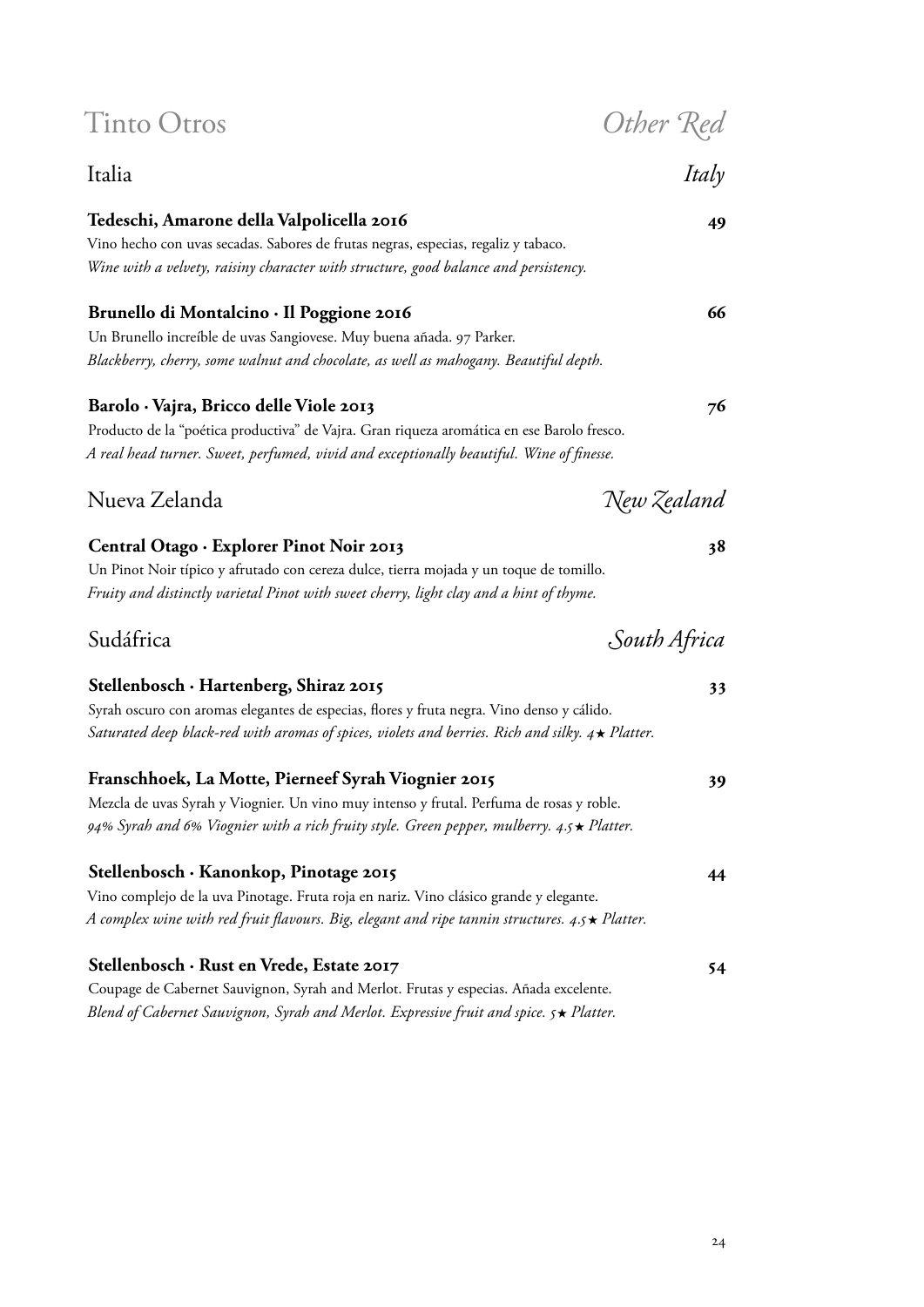## Tinto Francés *French Red*

| Loire                                                                                                                                                                                                                                 |        |
|---------------------------------------------------------------------------------------------------------------------------------------------------------------------------------------------------------------------------------------|--------|
| Lucien Crochet, La Croix du Roy, Sancerre Rouge 2017<br>Pinot Noir de la Loira. Vino especiado, complejo, ligero y fresco con taninas ligeras.<br>Pinot Noir from the Loire valley. Spicy, minerally, complex, light and fresh.       | 34     |
| Rhone                                                                                                                                                                                                                                 | 'Rhone |
| Jean-Luc Colombo, Les Collines de Jaure 2014<br>Syrah del Ródano. Un vino fresco, fácil, con mucha fruta roja, frambuesa, fresa y violeta.<br>French Shiraz from the Rhone. An easy, fresh wine, with loads of red fruits and violet! | 25     |
| Eddie Féraud, Châteauneuf-du-Pape 2015<br>Vino dominado por garnacha. Estilo tradicional, puro y con muy buena estructura.<br>90% Grenache. Cement tanks, foudres, not your usual wine but a very good Châteauneuf!                   | 52     |
| Matthieu Barret, Cornas, La Patronne 2011<br>Un tinto de fuerte carácter, soberbio en notas terrosas y de fruta madura. Boca fresca y amplia.<br>Biodynamic wine from Cornas. Powerful stuff. Earthly notes and ripe fruit. Fresh.    | 59     |
| E. Guigal, Châteauneuf-du-Pape 2010<br>Vino dominado por garnacha. Estilo tradicional, puro y con muy buena estructura.                                                                                                               | 64     |

*70% Grenache, 20% Syrah and 10% Mourvèdre. Pure, lively and traditional. Top year.*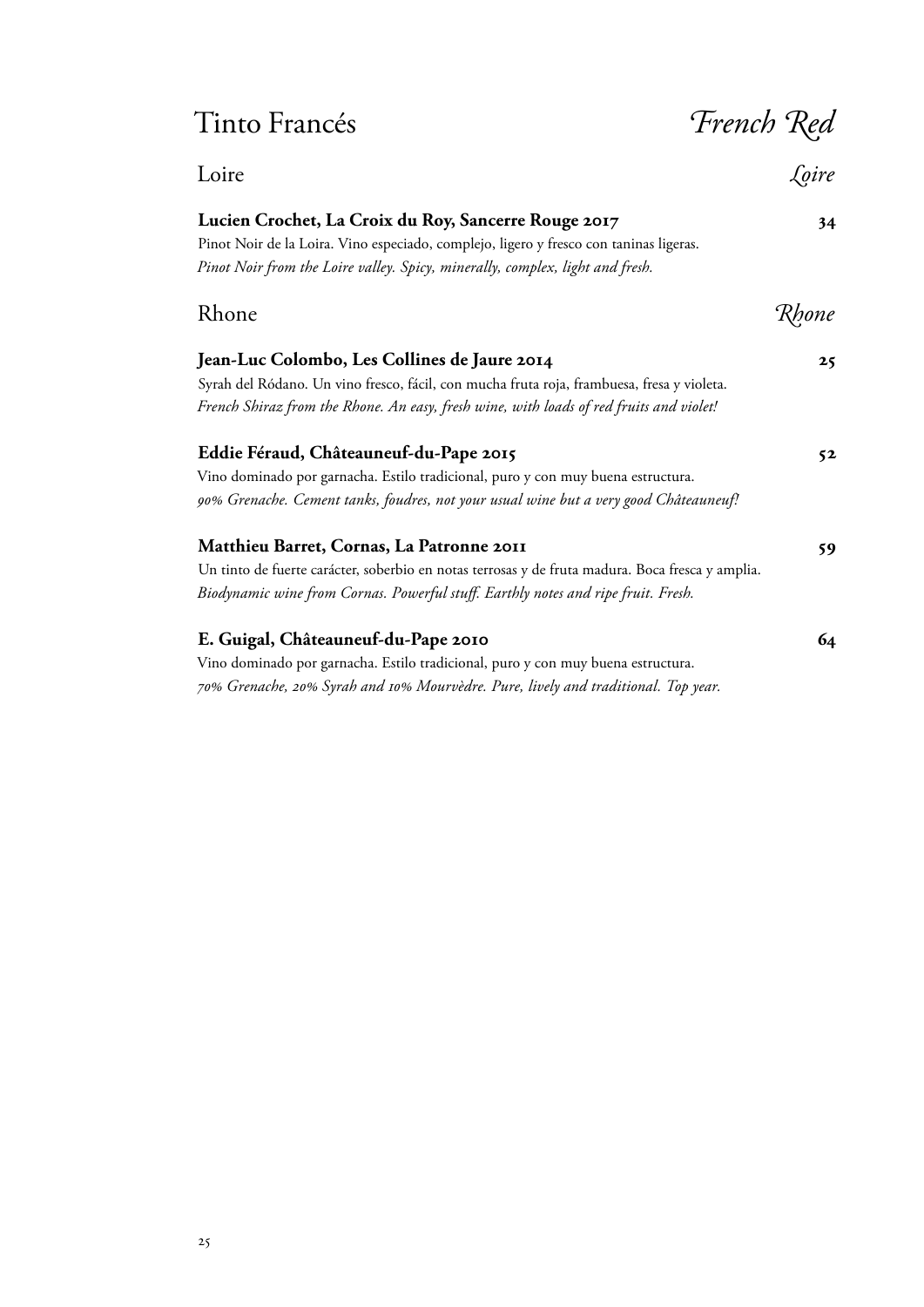## Tinto Francés *French Red* Bordeaux *Bordeaux* **Ségur de Cabanac, St. Estèphe 2010 33** Burdeos de una de las mejores añadas. Llena la boca con buen cuerpo. Toque de ciruelas. *Nice Bordeaux from top year 2010. Cedar on the nose. Full body with hints of cassis and plum.* **Château Sénéjac, Haut-Médoc 2015 36** Fruta roja oscura, taninos finos y toque de madera sútil. 93 puntos Decanter. *Dark red and blue fruits with leafy notes, fine tannins and subtle oak. Biodynamic.* **Les Vignes de Chante Alouette, St. Emilion Grand Cru 2010 49** Vino dominado por la uva Merlot. Vino elegante con fruta densa. Una añada excelente. *Dominated by Merlot. Elegant wine with very dense fruit from a great year in Bordeaux.* **Château Le Pape, Pessac-Léognan 2016 57** 80% Merlot y 20% Cabernet Sauvignon. Vino muy elegante. 93 puntos Decanter. *Appealingly rich caramel and coffee bean edges and beautifully elegant. Violet and fern notes.* **Château Mazeyres, Pomerol 2015 63** ¾ Merlot ¼ Cabernet Franc. Frambuesa y ciruela en nariz. Vino con estructura. *Pleasing raspberry and plum notes, with just a touch of beef jus. Fine and structured.* **Château Larrivet Haut-Brion, Pessac-Léognan 2016 72** Tierra mojada en nariz sobre grosella negra y zarza mora. Vino muy elegante de Graves. *Crushed rocks and tilled soil over a core of warm cassis and blackberry compote. 94 Decanter.* **Château Prieuré-Lichine, Margaux 4ème Cru Classé 2015 78** Vino elegante y preciso, con equilibrio entre fruta madura y toques de regaliz. Añada excepcional. *Restrained elegance and precision, balancing rich black fruit and liquorice edging. 96 Decanter.* **Château Leoville Poyferré, St. Julien, 2ème Cru Classé 2016 149** Muestra de la superioridad de los vinos de Burdeos. Frutos negros, con toques de caramelo. *Liquorice and brambly fruit, with touches of caramel and sweet cassis. 97+ Parker. Lovely.* **Château Rocheyron, St. Emilion, Grand Cru 2018 154** Vino del mítico Peter Sisseck (Pingus) en Burdeos para descubrir el potencial de la caliza. *Ripe black and plum fruit giving a luxurious texture with fruit sweetness balanced by acidity.* **Château Haut Bailly, Pessac-Léognan, Grand Cru Classé 2010 235** Gran vino concentrado con zarza mora y chocolate negro. 100 puntos Decanter. Lo mejor. *Blackberry, bilberry, black chocolate and pencil. Intensely impressive and full of pleasure.* **Château Pichon-Longueville Comtesse de Lalande, Pauillac, 2ème Cru Classé 2010 305**

Aromas sensuales de rosa y mermelada de fresa. Final largo con aire del mar y un toque floral. *Faded rose, cassis, graphite and floral freshness. The palate is enveloped in cashmere.*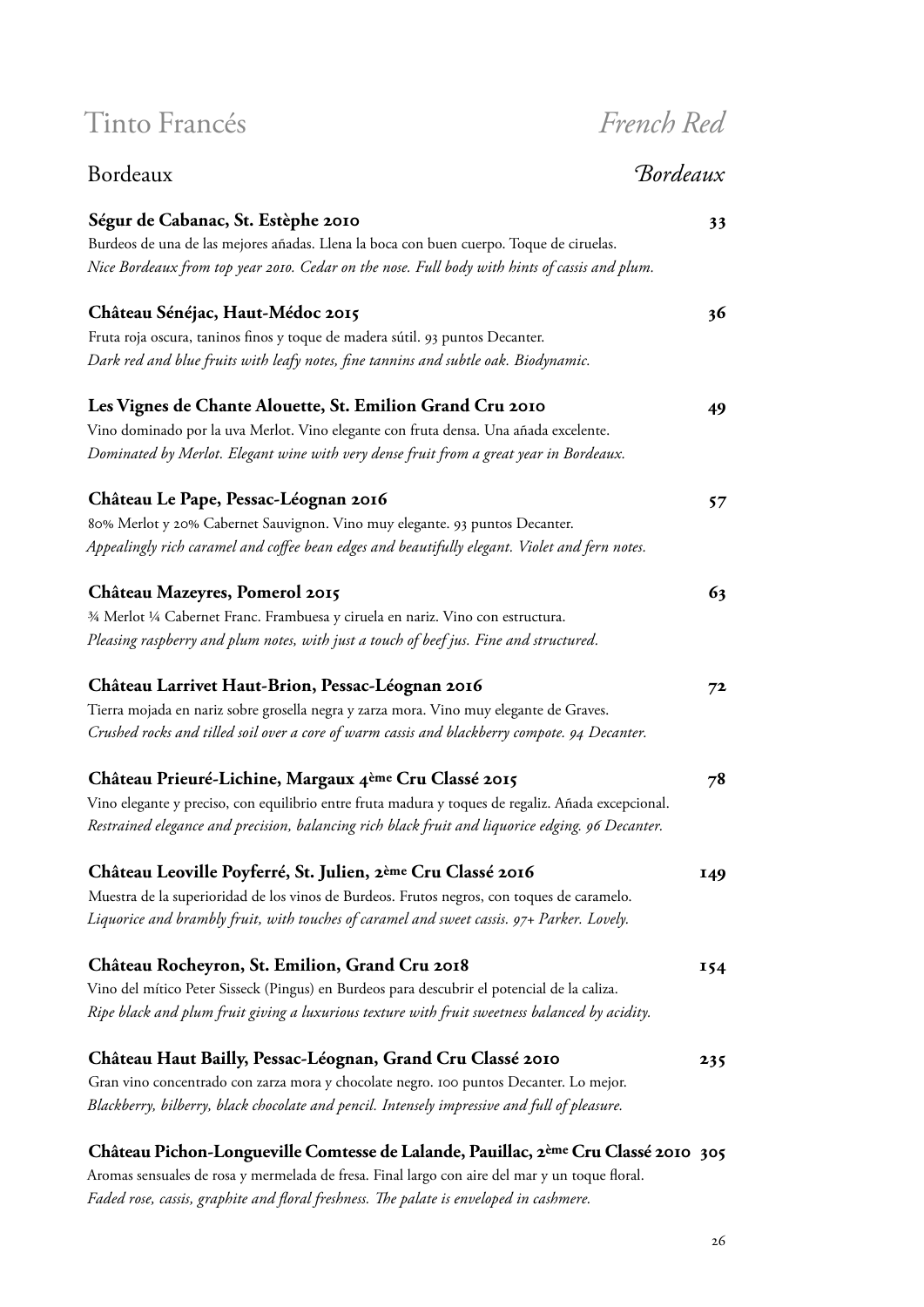## Tinto Francés *French Red*

## Bourgogne *Bourgogne* **Château de Jacques, Beaujolais, Morgon 2014 28** Vino suave y jugoso con frutas negras, especias y tanina fina. Beaujolais como debería ser. *Brilliant and large aromatic palette (spices, ripe black fruit). Graphite and slate undertones.* **Roche de Bellene, Vieilles Vignes Pinot Noir 2016 29** Viña vieja de la variedad pinot noir. Vino fresco, ligero y lleno de fruta. *Old vine Pinot Noir. One of Spurrier's top wine recommendations 2016. 90 Decanter.* **Domaine Jeannot, Maranges Vieilles Vignes 2019 48** Vino poderoso con una agradable frescura de viñas viejas en Maranges. *Red berry flavours developing into blackcurrant with smooth, warm tannins.* **Domaine de Chamirey, Mercurey, 1er Cru Les Ruelles 2019 58** Un vino paciente y muestra una bella estructura en el paladar. Combina firmeza y potencia. *A monopole premier cru in Mercurey. Delicate and smooth with juiciness. 92 Parker.* **Alain Burguet, Gevrey Chambertin, Mes Favorites 2013 74** Vino grande de pinot noir. Una boca llena, redonda, concentrado, que tiene buen equilibrio. *Silky and satiny texture and very long finish. Big yet graceful wine from the Bourgogne.* **Henri Gouges, Nuits St. Georges, Clos des Porrets 1er Cru 2005 98** Un borgoña increíble. Notas frutales, florales y minerales. Redondo y concentrado. *Amazing Burgundy. Round and succulent fruit, very creamy velvet, lush and concentrated.* **Domaine de Montille, Pommard, Les Pézerolles 1er Cru 2015 185** Aromas muy florales (pétalos de rosa y violeta) en combinación con fruta negra y roja. *Floral, perfumed yet subtle aromas mix with small red and black fruits and generous texture.* **Denis Mortet, Gevrey Chambertin, Lavaux St-Jacques 1er Cru 2015 255** Vino muy denso con nariz potente de cereza. Vino poderoso sin extracción exagerada. *Rich, dense and powerful cherry nose, followed by a formidable weight of ripe fruit. Mighty.*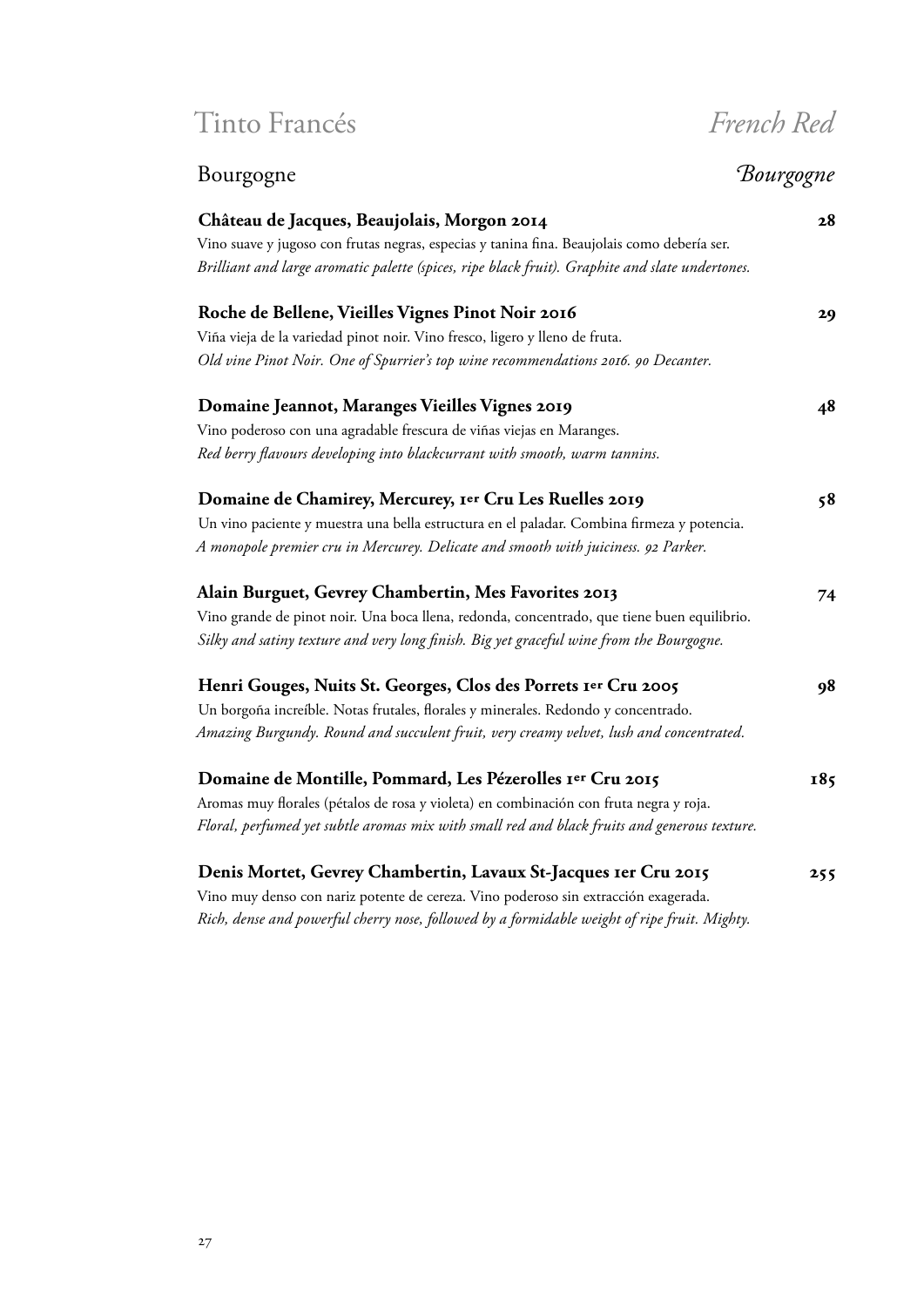| Ribera del Duero · Aalto, 2019<br>Vino de gran intensidad y complejidad aromática. Fruta negra madura, tostados y regaliz.                                                                                                                          | <b>108</b>      |
|-----------------------------------------------------------------------------------------------------------------------------------------------------------------------------------------------------------------------------------------------------|-----------------|
| Rioja · Viña Ardanza Reserva 2005<br>La elegancia del 2005, su aroma y gusto hacen de él una elección sin posibilidad de fallo.<br>Lovely round and complex wine with loads going on in the nose. Nearing its absolute peak.                        | 99              |
| Rioja · Viña Ardanza Selección Especial 2010<br>Según la bodega una de las mejores añadas del siglo XXI. Vino sedoso y equilibrado. 95 Parker.<br>One of the best years of the century for this mythical wine. Seductive and balanced. 96 Decanter. | 79              |
| Rioja · Marqués de Riscal, Reserva 2005<br>Rioja clásico, 26 meses en barricas de roble americano. Fruta madura, especies.<br>Fine example of classic Rioja. Violets, balsamic and black cherry. Fresh & elegant.                                   | 68              |
| Magnum · 150 cl                                                                                                                                                                                                                                     | Magnum · 150 cl |
| Formatos Grandes                                                                                                                                                                                                                                    | Large Formats   |

Rioja clásico, 26 meses en barricas de roble americano. Fruta madura, especies. *Fine example of classic Rioja. Violets, balsamic and black cherry. Fresh & elegant.*